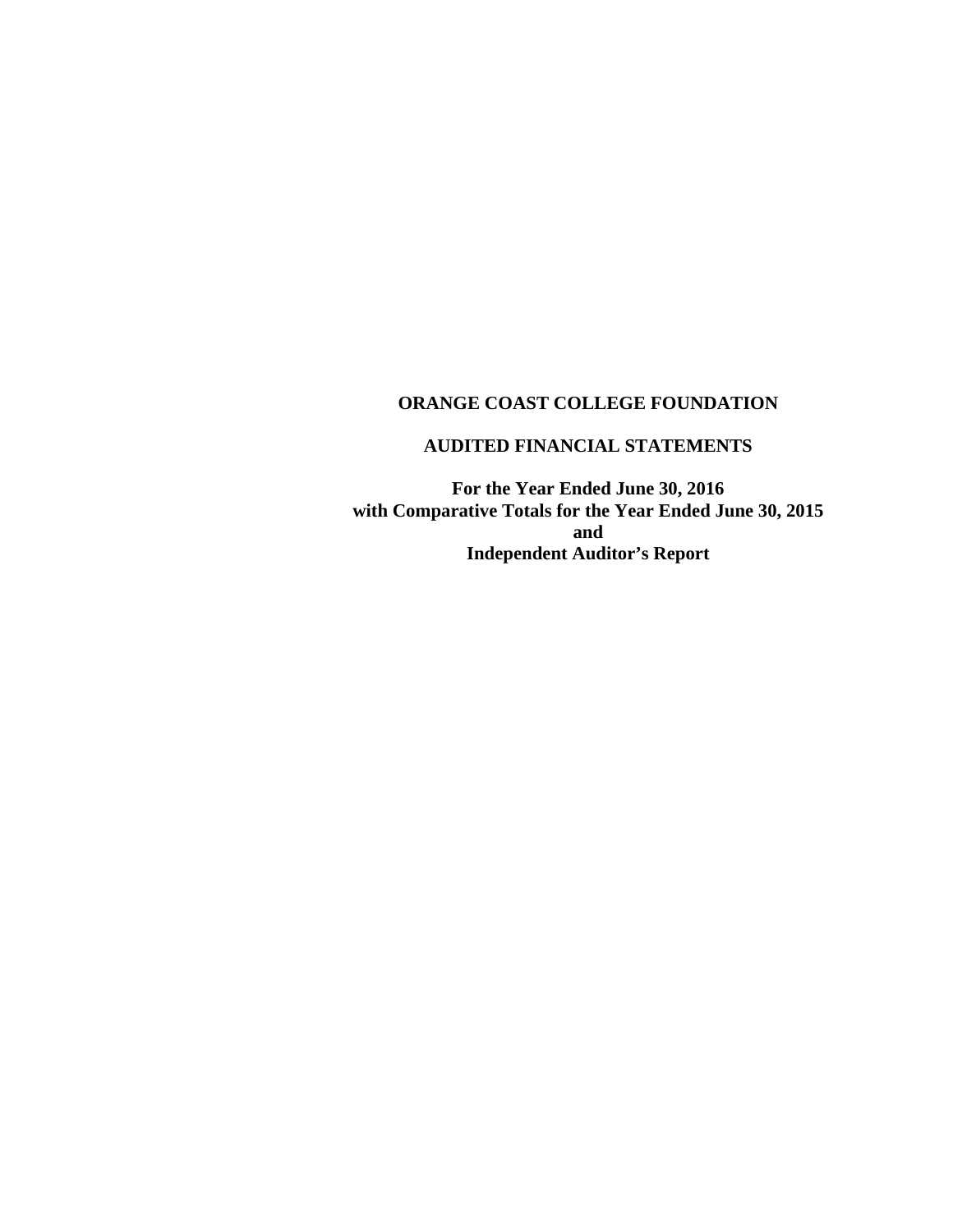# **TABLE OF CONTENTS**

|                              | Page           |
|------------------------------|----------------|
|                              | $1 - 2$        |
| <b>FINANCIAL STATEMENTS:</b> |                |
|                              | $\mathcal{R}$  |
|                              | $\overline{A}$ |
|                              | 5              |
|                              | 6              |
|                              | 7-17           |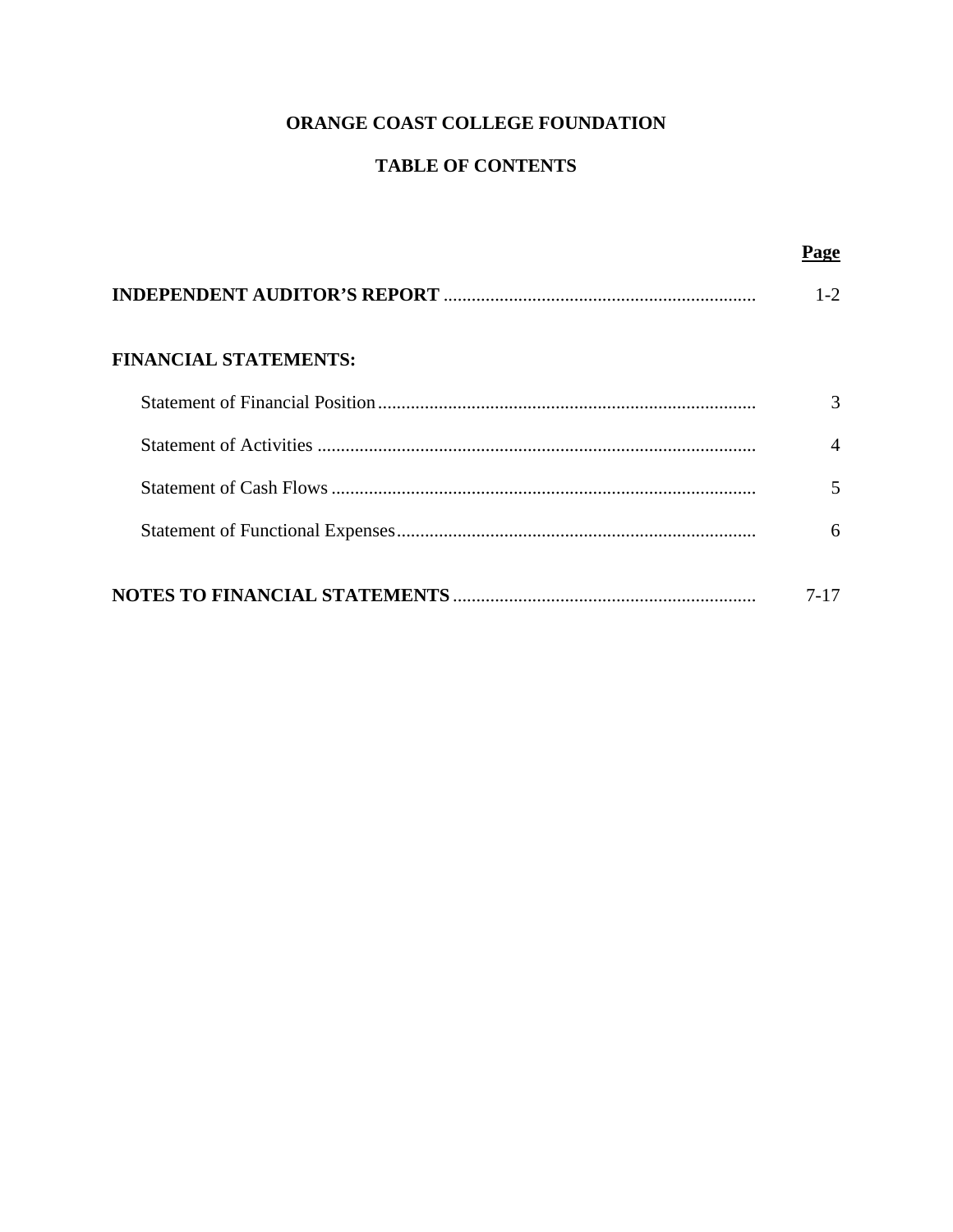

# **INDEPENDENT AUDITOR'S REPORT**

Board of Directors Orange Coast College Foundation 2701 Fairview Road Costa Mesa, California 92626

We have audited the financial statements of Orange Coast College Foundation (the Foundation), a Component Unit of Coast Community College District, which comprise the statement of financial position as of June 30, 2016, and the related statements of activities, cash flows and functional expenses for the year then ended, and the related notes to the financial statements.

# *Management's Responsibility for the Financial Statements*

Management is responsible for the preparation and fair presentation of these financial statements in accordance with accounting principles generally accepted in the United States of America; this includes the design, implementation, and maintenance of internal control relevant to the preparation and fair presentation of financial statements that are free from material misstatement, whether due to fraud or error.

# *Auditor's Responsibility*

Our responsibility is to express an opinion on these financial statements based on our audit. We conducted our audit in accordance with auditing standards generally accepted in the United States of America. Those standards require that we plan and perform the audit to obtain reasonable assurance about whether the financial statements are free from material misstatement.

An audit involves performing procedures to obtain audit evidence about the amounts and disclosures in the financial statements. The procedures selected depend on the auditor's judgment, including the assessment of the risks of material misstatement of the financial statements, whether due to fraud or error. In making those risk assessments, we consider internal control relevant to the Foundation's preparation and fair presentation of the financial statements in order to design audit procedures that are appropriate in the circumstances, but not for the purpose of expressing an opinion on the effectiveness of the Foundation's internal control. Accordingly, we express no such opinion. An audit also includes evaluating the appropriateness of accounting policies used and the reasonableness of significant accounting estimates made by management, as well as evaluating the overall presentation of the financial statements.

We believe that the audit evidence we have obtained is sufficient and appropriate to provide a basis for our audit opinion.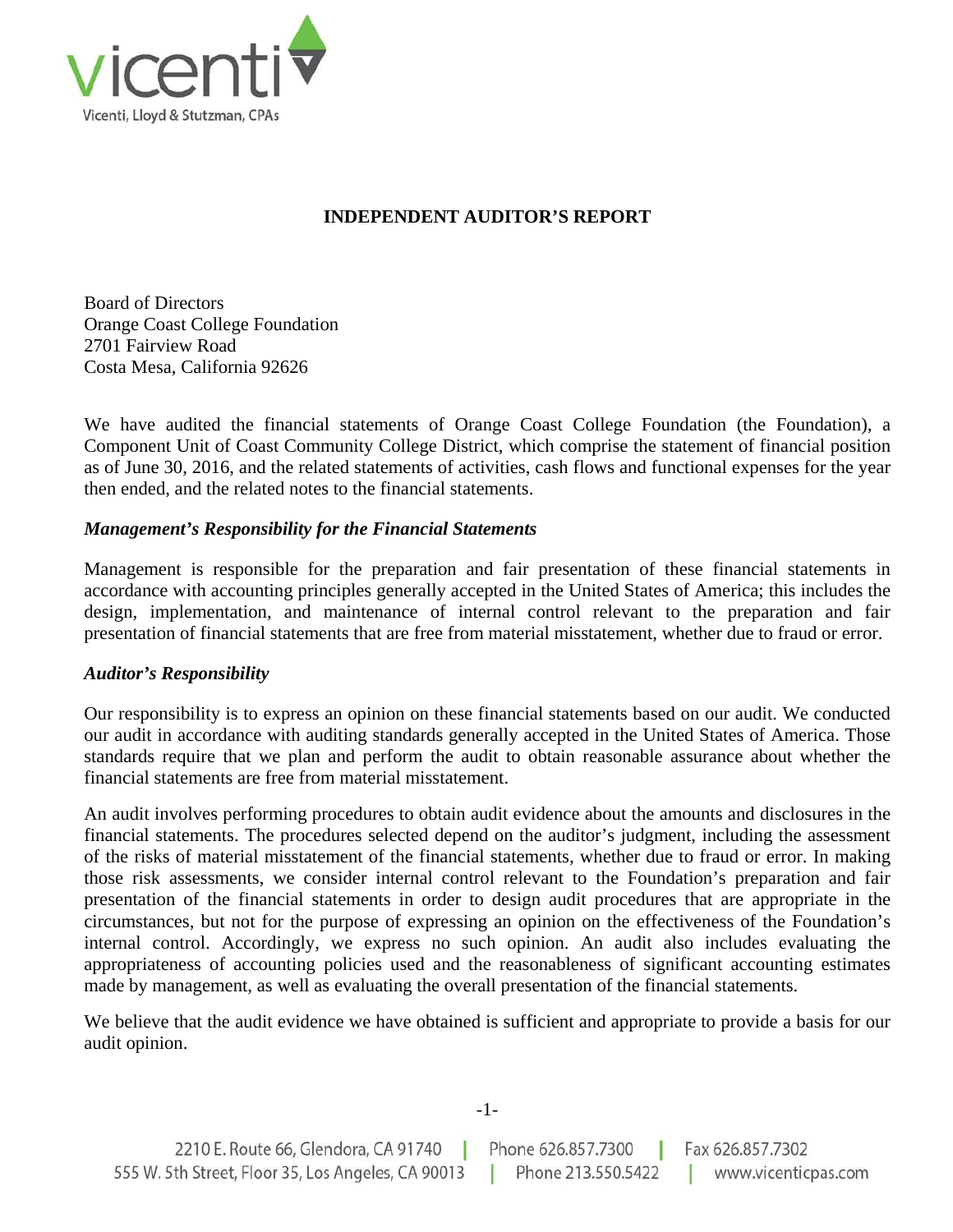Board of Directors Orange Coast College Foundation

### *Opinion*

In our opinion, the financial statements referred to in this letter present fairly, in all material respects, the financial position of Orange Coast College Foundation as of June 30, 2016, and the changes in its net assets and its cash flows for the year then ended in accordance with accounting principles generally accepted in the United States of America.

### *Emphasis of Matter*

As discussed in Note 14 to the financial statements, the 2014-15 financial statements have been restated to correct a misstatement. Our opinion is not modified with respect to this matter.

### *Report on Summarized Comparative Information*

We have previously audited the Foundation's 2015 financial statements, and we expressed an unmodified audit opinion on those audited financial statements in our report dated December 7, 2015. In our opinion, the summarized comparative information presented herein as of and for the fiscal year ended June 30, 2015, is consistent, in all material respects, with the audited financial statements from which it has been derived.

Viconti, floydd Stutyman 4)

VICENTI, LLOYD & STUTZMAN LLP Glendora, California January 10, 2017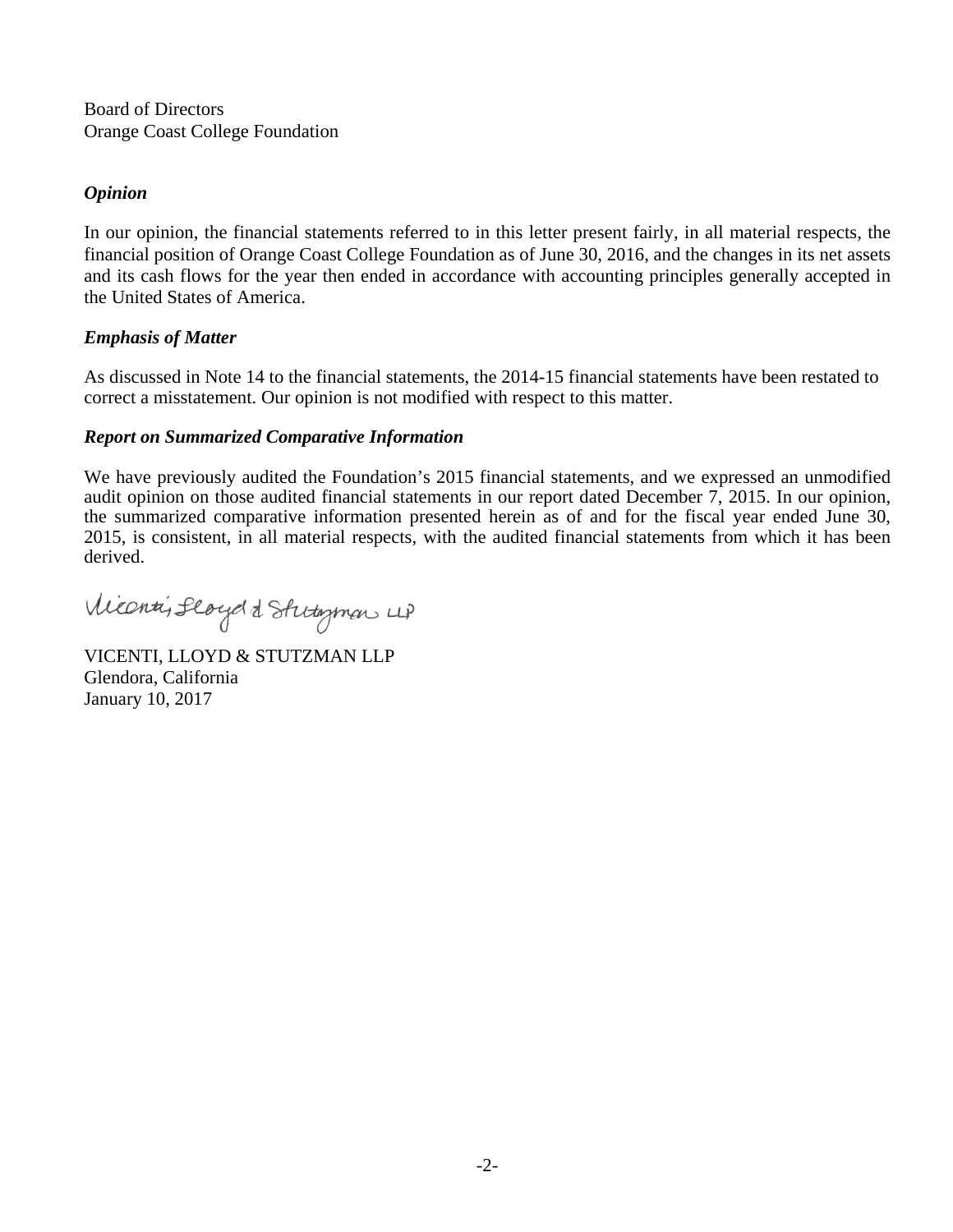# **STATEMENT OF FINANCIAL POSITION June 30, 2016**  *With Comparative Totals at June 30, 2015*

| <b>ASSETS</b>                           | June 30, 2016            | June 30, 2015    |
|-----------------------------------------|--------------------------|------------------|
| <b>Current Assets</b>                   |                          |                  |
| Cash and cash equivalents               | $\mathsf{\$}$<br>933,471 | \$<br>256,292    |
| Accounts receivable                     | 1,739                    | 60,672           |
| Notes receivable - Current Portion      | 25,567                   |                  |
| Pledges receivable                      | 200,000                  | 150,000          |
| Other assets                            | 25,000                   | 25,000           |
| Total current assets                    | 1,185,777                | 491,964          |
| Non-Current Assets                      |                          |                  |
| Notes receivable - Long-Term Portion    | 38,914                   |                  |
| Pledges receivable, net of discount     | 37,174                   | 130,900          |
| Receivable for split interest agreement | 331,856                  | 368,956          |
| Investments, at fair value              | 14,764,087               | 14,773,370       |
| Assets held for sale                    | 98,298                   | 78,838           |
| Property and equipment, net             | 6,659,128                | 4,008,427        |
| Total non-current assets                | 21,929,457               | 19,360,491       |
| Total assets                            | 23,115,234<br>S.         | 19,852,455<br>\$ |
| <b>LIABILITIES AND NET ASSETS</b>       |                          |                  |
| <b>Current Liabilities</b>              |                          |                  |
| Accounts payable                        | \$<br>64,364             | \$<br>30,477     |
| Charter deposits                        |                          | 110,000          |
| Due to Coast Community College District | 34,851                   | 21,204           |
| Total current liabilities               | 99,215                   | 161,681          |
| Net Assets                              |                          |                  |
| Unrestricted                            | 998,474                  | 928,290          |
| Temporarily restricted                  | 22,017,545               | 18,762,484       |
| Total net assets                        | 23,016,019               | 19,690,774       |
| Total liabilities and net assets        | \$<br>23,115,234         | \$<br>19,852,455 |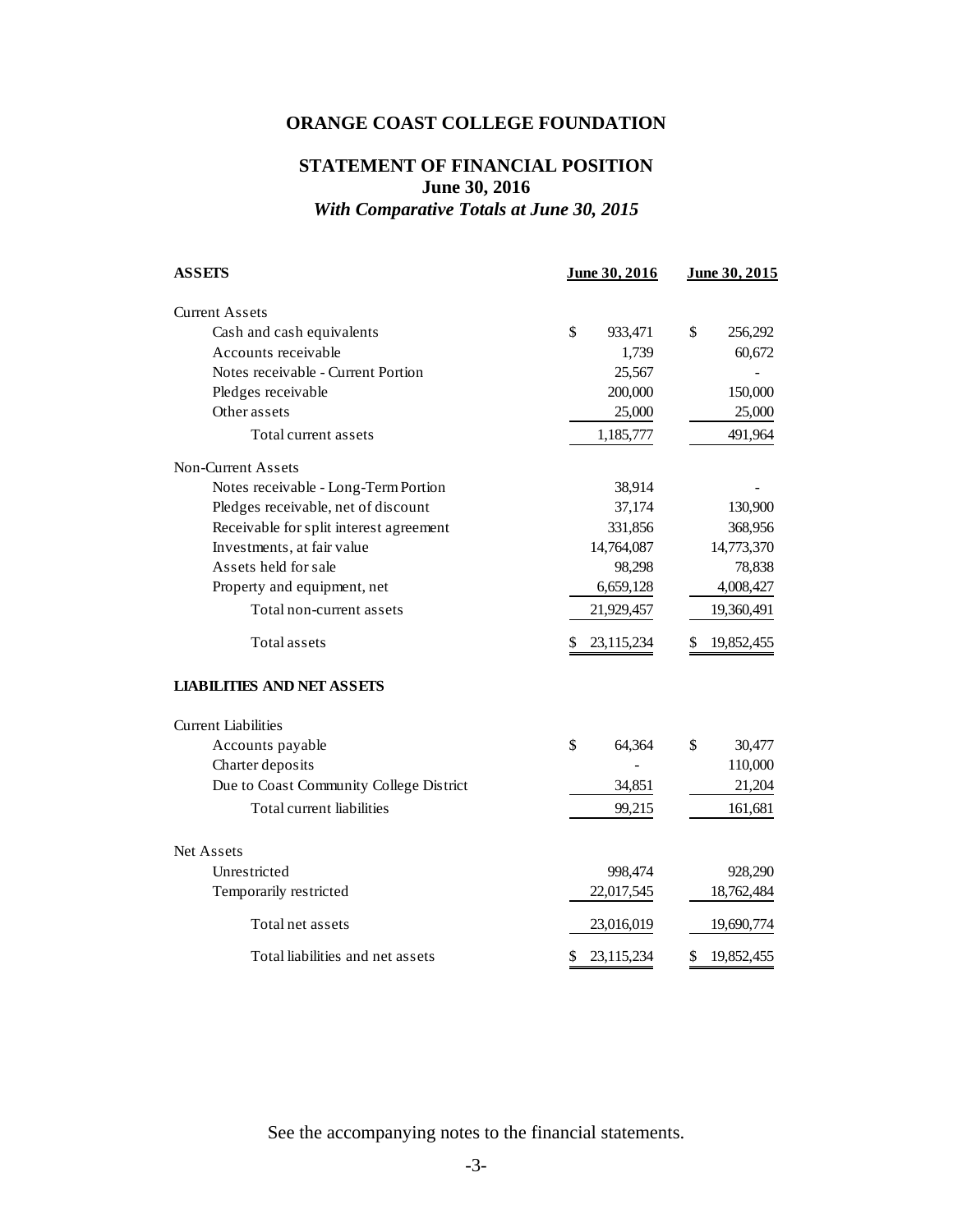# **STATEMENT OF ACTIVITIES For the Year Ended June 30, 2016**  *With Comparative Totals for the Year Ended June 30, 2015*

| <b>Temporarily</b><br><b>Restricted</b><br><b>Total</b><br><b>Total</b><br>Unrestricted<br><b>REVENUES</b><br>Support and revenue<br>\$<br>Contributions<br>82,515<br>\$<br>\$<br>2,090,060<br>\$<br>2,172,575<br>1,383,028<br>39,147<br>Special events<br>39,147<br>4,332<br>Sales<br>87,025<br>56,858<br>56,858<br>Management fees<br>58,433<br>58,433<br>53,759<br>Miscellaneous revenue<br>64,047<br>58,629<br>58,629<br>4,976,012<br>Donated property and equipment<br>4,976,012<br>1,665,742<br>Donated services<br>557,748<br>557,748<br>476,557<br>Donated facilities<br>1,658<br>1,658<br>1,658<br>7,181,559<br>7,921,060<br>739,501<br>3,736,148<br>Total support<br>Other income, gains and losses<br>Charter fees<br>76,500<br>804,170<br>804,170<br>Loss on sale of donated assets<br>(217, 931)<br>(292, 474)<br>(292, 474)<br>Gain on sale of fixed assets<br>10,889<br>10,889<br>9,202<br>19,897<br>295,886<br>315,979<br>Investment income, net of expense<br>315,783<br>Realized gain (loss) on investments<br>(75, 924)<br>40,316<br>(35,608)<br>21,503<br>Unrealized gain (loss) on investments<br>(302, 676)<br>(302, 676)<br>(229, 220)<br>Change in value for split interest agreements<br>(36,676)<br>(28, 663)<br>(36,676)<br>Total other income, gains and losses<br>(56,027)<br>463,408<br>(52, 630)<br>519,435<br>Total revenues before net<br>assets released from restrictions<br>8,384,468<br>3,683,518<br>683,474<br>7,700,994<br>Net assets released from restrictions<br>4,445,933<br>(4,445,933)<br>Total revenues<br>5,129,407<br>3,255,061<br>8,384,468<br>3,683,518<br><b>EXPENSES</b><br>Program services<br>4,568,367<br>3,985,899<br>4,568,367<br>Supporting services:<br>Management and general<br>364,852<br>364,852<br>358,373<br>Fundraising<br>126,004<br>126,004<br>104,447<br>Total expenses<br>5,059,223<br>5,059,223<br>4,448,719<br>3,255,061<br>3,325,245<br>(765, 201)<br>Change in net assets<br>70,184<br><b>NET ASSETS</b><br>Beginning of year, as previously reported<br>18,762,484<br>19,690,774<br>20,087,019<br>928,290<br>Restatement (Note 14)<br>368,956<br>Beginning of year, after restatement<br>928,290<br>19,690,774<br>18,762,484<br>20,455,975 |             |               | June 30, 2015    |                  |                  |
|-----------------------------------------------------------------------------------------------------------------------------------------------------------------------------------------------------------------------------------------------------------------------------------------------------------------------------------------------------------------------------------------------------------------------------------------------------------------------------------------------------------------------------------------------------------------------------------------------------------------------------------------------------------------------------------------------------------------------------------------------------------------------------------------------------------------------------------------------------------------------------------------------------------------------------------------------------------------------------------------------------------------------------------------------------------------------------------------------------------------------------------------------------------------------------------------------------------------------------------------------------------------------------------------------------------------------------------------------------------------------------------------------------------------------------------------------------------------------------------------------------------------------------------------------------------------------------------------------------------------------------------------------------------------------------------------------------------------------------------------------------------------------------------------------------------------------------------------------------------------------------------------------------------------------------------------------------------------------------------------------------------------------------------------------------------------------------------------------------------------------------------------------------------------------------------------------------------------------|-------------|---------------|------------------|------------------|------------------|
|                                                                                                                                                                                                                                                                                                                                                                                                                                                                                                                                                                                                                                                                                                                                                                                                                                                                                                                                                                                                                                                                                                                                                                                                                                                                                                                                                                                                                                                                                                                                                                                                                                                                                                                                                                                                                                                                                                                                                                                                                                                                                                                                                                                                                       |             |               |                  |                  |                  |
|                                                                                                                                                                                                                                                                                                                                                                                                                                                                                                                                                                                                                                                                                                                                                                                                                                                                                                                                                                                                                                                                                                                                                                                                                                                                                                                                                                                                                                                                                                                                                                                                                                                                                                                                                                                                                                                                                                                                                                                                                                                                                                                                                                                                                       |             |               |                  |                  |                  |
|                                                                                                                                                                                                                                                                                                                                                                                                                                                                                                                                                                                                                                                                                                                                                                                                                                                                                                                                                                                                                                                                                                                                                                                                                                                                                                                                                                                                                                                                                                                                                                                                                                                                                                                                                                                                                                                                                                                                                                                                                                                                                                                                                                                                                       |             |               |                  |                  |                  |
|                                                                                                                                                                                                                                                                                                                                                                                                                                                                                                                                                                                                                                                                                                                                                                                                                                                                                                                                                                                                                                                                                                                                                                                                                                                                                                                                                                                                                                                                                                                                                                                                                                                                                                                                                                                                                                                                                                                                                                                                                                                                                                                                                                                                                       |             |               |                  |                  |                  |
|                                                                                                                                                                                                                                                                                                                                                                                                                                                                                                                                                                                                                                                                                                                                                                                                                                                                                                                                                                                                                                                                                                                                                                                                                                                                                                                                                                                                                                                                                                                                                                                                                                                                                                                                                                                                                                                                                                                                                                                                                                                                                                                                                                                                                       |             |               |                  |                  |                  |
|                                                                                                                                                                                                                                                                                                                                                                                                                                                                                                                                                                                                                                                                                                                                                                                                                                                                                                                                                                                                                                                                                                                                                                                                                                                                                                                                                                                                                                                                                                                                                                                                                                                                                                                                                                                                                                                                                                                                                                                                                                                                                                                                                                                                                       |             |               |                  |                  |                  |
|                                                                                                                                                                                                                                                                                                                                                                                                                                                                                                                                                                                                                                                                                                                                                                                                                                                                                                                                                                                                                                                                                                                                                                                                                                                                                                                                                                                                                                                                                                                                                                                                                                                                                                                                                                                                                                                                                                                                                                                                                                                                                                                                                                                                                       |             |               |                  |                  |                  |
|                                                                                                                                                                                                                                                                                                                                                                                                                                                                                                                                                                                                                                                                                                                                                                                                                                                                                                                                                                                                                                                                                                                                                                                                                                                                                                                                                                                                                                                                                                                                                                                                                                                                                                                                                                                                                                                                                                                                                                                                                                                                                                                                                                                                                       |             |               |                  |                  |                  |
|                                                                                                                                                                                                                                                                                                                                                                                                                                                                                                                                                                                                                                                                                                                                                                                                                                                                                                                                                                                                                                                                                                                                                                                                                                                                                                                                                                                                                                                                                                                                                                                                                                                                                                                                                                                                                                                                                                                                                                                                                                                                                                                                                                                                                       |             |               |                  |                  |                  |
|                                                                                                                                                                                                                                                                                                                                                                                                                                                                                                                                                                                                                                                                                                                                                                                                                                                                                                                                                                                                                                                                                                                                                                                                                                                                                                                                                                                                                                                                                                                                                                                                                                                                                                                                                                                                                                                                                                                                                                                                                                                                                                                                                                                                                       |             |               |                  |                  |                  |
|                                                                                                                                                                                                                                                                                                                                                                                                                                                                                                                                                                                                                                                                                                                                                                                                                                                                                                                                                                                                                                                                                                                                                                                                                                                                                                                                                                                                                                                                                                                                                                                                                                                                                                                                                                                                                                                                                                                                                                                                                                                                                                                                                                                                                       |             |               |                  |                  |                  |
|                                                                                                                                                                                                                                                                                                                                                                                                                                                                                                                                                                                                                                                                                                                                                                                                                                                                                                                                                                                                                                                                                                                                                                                                                                                                                                                                                                                                                                                                                                                                                                                                                                                                                                                                                                                                                                                                                                                                                                                                                                                                                                                                                                                                                       |             |               |                  |                  |                  |
|                                                                                                                                                                                                                                                                                                                                                                                                                                                                                                                                                                                                                                                                                                                                                                                                                                                                                                                                                                                                                                                                                                                                                                                                                                                                                                                                                                                                                                                                                                                                                                                                                                                                                                                                                                                                                                                                                                                                                                                                                                                                                                                                                                                                                       |             |               |                  |                  |                  |
|                                                                                                                                                                                                                                                                                                                                                                                                                                                                                                                                                                                                                                                                                                                                                                                                                                                                                                                                                                                                                                                                                                                                                                                                                                                                                                                                                                                                                                                                                                                                                                                                                                                                                                                                                                                                                                                                                                                                                                                                                                                                                                                                                                                                                       |             |               |                  |                  |                  |
|                                                                                                                                                                                                                                                                                                                                                                                                                                                                                                                                                                                                                                                                                                                                                                                                                                                                                                                                                                                                                                                                                                                                                                                                                                                                                                                                                                                                                                                                                                                                                                                                                                                                                                                                                                                                                                                                                                                                                                                                                                                                                                                                                                                                                       |             |               |                  |                  |                  |
|                                                                                                                                                                                                                                                                                                                                                                                                                                                                                                                                                                                                                                                                                                                                                                                                                                                                                                                                                                                                                                                                                                                                                                                                                                                                                                                                                                                                                                                                                                                                                                                                                                                                                                                                                                                                                                                                                                                                                                                                                                                                                                                                                                                                                       |             |               |                  |                  |                  |
|                                                                                                                                                                                                                                                                                                                                                                                                                                                                                                                                                                                                                                                                                                                                                                                                                                                                                                                                                                                                                                                                                                                                                                                                                                                                                                                                                                                                                                                                                                                                                                                                                                                                                                                                                                                                                                                                                                                                                                                                                                                                                                                                                                                                                       |             |               |                  |                  |                  |
|                                                                                                                                                                                                                                                                                                                                                                                                                                                                                                                                                                                                                                                                                                                                                                                                                                                                                                                                                                                                                                                                                                                                                                                                                                                                                                                                                                                                                                                                                                                                                                                                                                                                                                                                                                                                                                                                                                                                                                                                                                                                                                                                                                                                                       |             |               |                  |                  |                  |
|                                                                                                                                                                                                                                                                                                                                                                                                                                                                                                                                                                                                                                                                                                                                                                                                                                                                                                                                                                                                                                                                                                                                                                                                                                                                                                                                                                                                                                                                                                                                                                                                                                                                                                                                                                                                                                                                                                                                                                                                                                                                                                                                                                                                                       |             |               |                  |                  |                  |
|                                                                                                                                                                                                                                                                                                                                                                                                                                                                                                                                                                                                                                                                                                                                                                                                                                                                                                                                                                                                                                                                                                                                                                                                                                                                                                                                                                                                                                                                                                                                                                                                                                                                                                                                                                                                                                                                                                                                                                                                                                                                                                                                                                                                                       |             |               |                  |                  |                  |
|                                                                                                                                                                                                                                                                                                                                                                                                                                                                                                                                                                                                                                                                                                                                                                                                                                                                                                                                                                                                                                                                                                                                                                                                                                                                                                                                                                                                                                                                                                                                                                                                                                                                                                                                                                                                                                                                                                                                                                                                                                                                                                                                                                                                                       |             |               |                  |                  |                  |
|                                                                                                                                                                                                                                                                                                                                                                                                                                                                                                                                                                                                                                                                                                                                                                                                                                                                                                                                                                                                                                                                                                                                                                                                                                                                                                                                                                                                                                                                                                                                                                                                                                                                                                                                                                                                                                                                                                                                                                                                                                                                                                                                                                                                                       |             |               |                  |                  |                  |
|                                                                                                                                                                                                                                                                                                                                                                                                                                                                                                                                                                                                                                                                                                                                                                                                                                                                                                                                                                                                                                                                                                                                                                                                                                                                                                                                                                                                                                                                                                                                                                                                                                                                                                                                                                                                                                                                                                                                                                                                                                                                                                                                                                                                                       |             |               |                  |                  |                  |
|                                                                                                                                                                                                                                                                                                                                                                                                                                                                                                                                                                                                                                                                                                                                                                                                                                                                                                                                                                                                                                                                                                                                                                                                                                                                                                                                                                                                                                                                                                                                                                                                                                                                                                                                                                                                                                                                                                                                                                                                                                                                                                                                                                                                                       |             |               |                  |                  |                  |
|                                                                                                                                                                                                                                                                                                                                                                                                                                                                                                                                                                                                                                                                                                                                                                                                                                                                                                                                                                                                                                                                                                                                                                                                                                                                                                                                                                                                                                                                                                                                                                                                                                                                                                                                                                                                                                                                                                                                                                                                                                                                                                                                                                                                                       |             |               |                  |                  |                  |
|                                                                                                                                                                                                                                                                                                                                                                                                                                                                                                                                                                                                                                                                                                                                                                                                                                                                                                                                                                                                                                                                                                                                                                                                                                                                                                                                                                                                                                                                                                                                                                                                                                                                                                                                                                                                                                                                                                                                                                                                                                                                                                                                                                                                                       |             |               |                  |                  |                  |
|                                                                                                                                                                                                                                                                                                                                                                                                                                                                                                                                                                                                                                                                                                                                                                                                                                                                                                                                                                                                                                                                                                                                                                                                                                                                                                                                                                                                                                                                                                                                                                                                                                                                                                                                                                                                                                                                                                                                                                                                                                                                                                                                                                                                                       |             |               |                  |                  |                  |
|                                                                                                                                                                                                                                                                                                                                                                                                                                                                                                                                                                                                                                                                                                                                                                                                                                                                                                                                                                                                                                                                                                                                                                                                                                                                                                                                                                                                                                                                                                                                                                                                                                                                                                                                                                                                                                                                                                                                                                                                                                                                                                                                                                                                                       |             |               |                  |                  |                  |
|                                                                                                                                                                                                                                                                                                                                                                                                                                                                                                                                                                                                                                                                                                                                                                                                                                                                                                                                                                                                                                                                                                                                                                                                                                                                                                                                                                                                                                                                                                                                                                                                                                                                                                                                                                                                                                                                                                                                                                                                                                                                                                                                                                                                                       |             |               |                  |                  |                  |
|                                                                                                                                                                                                                                                                                                                                                                                                                                                                                                                                                                                                                                                                                                                                                                                                                                                                                                                                                                                                                                                                                                                                                                                                                                                                                                                                                                                                                                                                                                                                                                                                                                                                                                                                                                                                                                                                                                                                                                                                                                                                                                                                                                                                                       |             |               |                  |                  |                  |
|                                                                                                                                                                                                                                                                                                                                                                                                                                                                                                                                                                                                                                                                                                                                                                                                                                                                                                                                                                                                                                                                                                                                                                                                                                                                                                                                                                                                                                                                                                                                                                                                                                                                                                                                                                                                                                                                                                                                                                                                                                                                                                                                                                                                                       |             |               |                  |                  |                  |
|                                                                                                                                                                                                                                                                                                                                                                                                                                                                                                                                                                                                                                                                                                                                                                                                                                                                                                                                                                                                                                                                                                                                                                                                                                                                                                                                                                                                                                                                                                                                                                                                                                                                                                                                                                                                                                                                                                                                                                                                                                                                                                                                                                                                                       |             |               |                  |                  |                  |
|                                                                                                                                                                                                                                                                                                                                                                                                                                                                                                                                                                                                                                                                                                                                                                                                                                                                                                                                                                                                                                                                                                                                                                                                                                                                                                                                                                                                                                                                                                                                                                                                                                                                                                                                                                                                                                                                                                                                                                                                                                                                                                                                                                                                                       |             |               |                  |                  |                  |
|                                                                                                                                                                                                                                                                                                                                                                                                                                                                                                                                                                                                                                                                                                                                                                                                                                                                                                                                                                                                                                                                                                                                                                                                                                                                                                                                                                                                                                                                                                                                                                                                                                                                                                                                                                                                                                                                                                                                                                                                                                                                                                                                                                                                                       |             |               |                  |                  |                  |
|                                                                                                                                                                                                                                                                                                                                                                                                                                                                                                                                                                                                                                                                                                                                                                                                                                                                                                                                                                                                                                                                                                                                                                                                                                                                                                                                                                                                                                                                                                                                                                                                                                                                                                                                                                                                                                                                                                                                                                                                                                                                                                                                                                                                                       |             |               |                  |                  |                  |
|                                                                                                                                                                                                                                                                                                                                                                                                                                                                                                                                                                                                                                                                                                                                                                                                                                                                                                                                                                                                                                                                                                                                                                                                                                                                                                                                                                                                                                                                                                                                                                                                                                                                                                                                                                                                                                                                                                                                                                                                                                                                                                                                                                                                                       |             |               |                  |                  |                  |
|                                                                                                                                                                                                                                                                                                                                                                                                                                                                                                                                                                                                                                                                                                                                                                                                                                                                                                                                                                                                                                                                                                                                                                                                                                                                                                                                                                                                                                                                                                                                                                                                                                                                                                                                                                                                                                                                                                                                                                                                                                                                                                                                                                                                                       |             |               |                  |                  |                  |
|                                                                                                                                                                                                                                                                                                                                                                                                                                                                                                                                                                                                                                                                                                                                                                                                                                                                                                                                                                                                                                                                                                                                                                                                                                                                                                                                                                                                                                                                                                                                                                                                                                                                                                                                                                                                                                                                                                                                                                                                                                                                                                                                                                                                                       | End of year | 998,474<br>\$ | 22,017,545<br>\$ | 23,016,019<br>\$ | 19,690,774<br>\$ |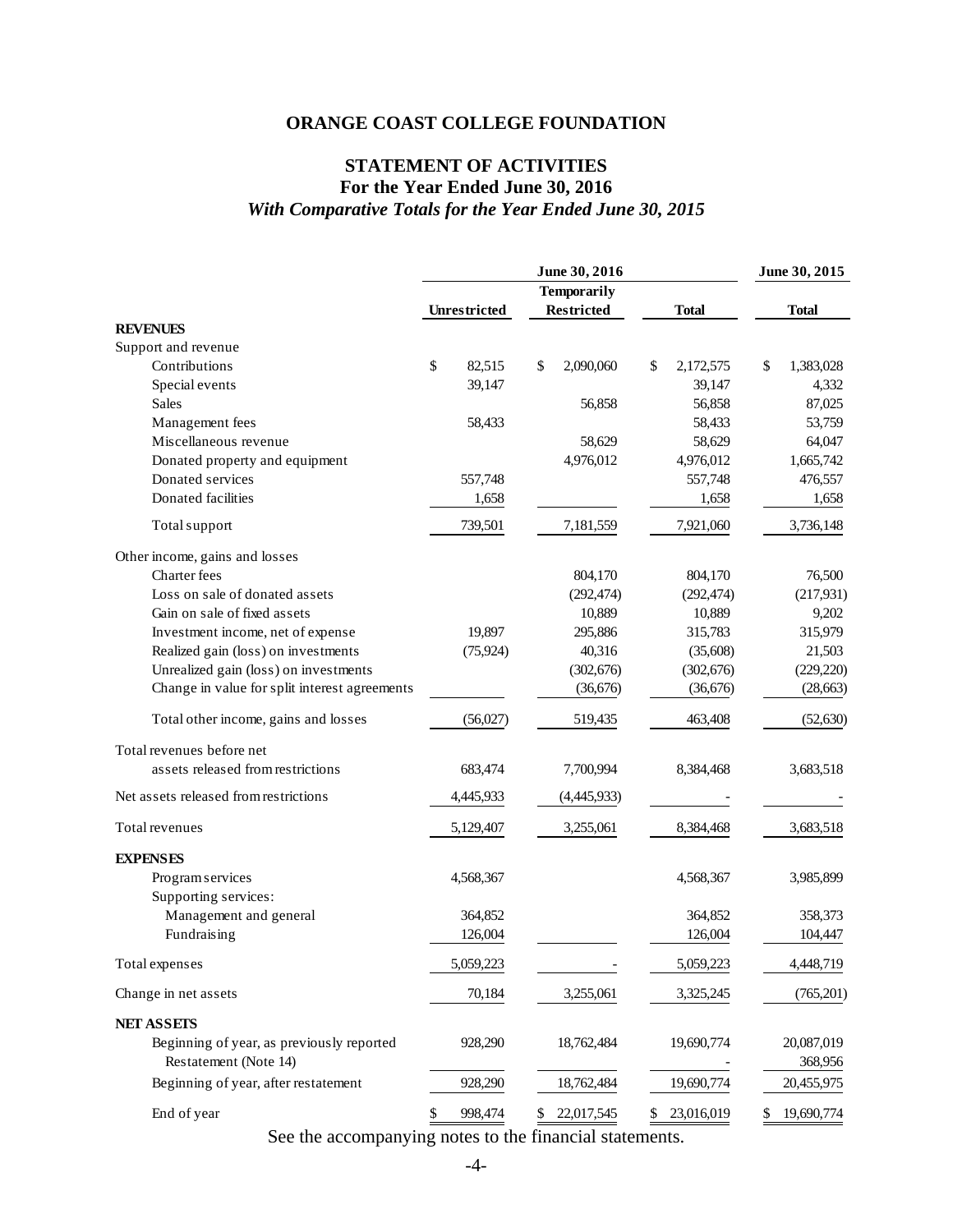#### **STATEMENT OF CASH FLOWS For the Year Ended June 30, 2016**  *With Comparative Totals for the Year Ended June 30, 2015*

|                                                          | June 30, 2016   | June 30, 2015     |
|----------------------------------------------------------|-----------------|-------------------|
| Cash flows from operating activities                     |                 |                   |
| Contributions and special events                         | \$<br>2,180,119 | \$<br>1,507,720   |
| Interest                                                 | 315,783         | 315,979           |
| Operations                                               | 919,657         | 227,572           |
| Payments to/on behalf of employees                       | (422, 495)      | (395, 781)        |
| Payments to suppliers                                    | (1,929,588)     | (2,408,841)       |
| Payments to/on behalf of students for scholarships       | (710, 410)      | (733, 914)        |
| Net cash provided/(used) by operating activities         | 353,066         | (1,487,265)       |
| Cash flows from investing activities                     |                 |                   |
| Proceeds from sale of boats and equipment                | 517,672         | 101,562           |
| Acquisitions of boats and equipment                      | (40, 348)       | (31,920)          |
| Purchase of investments                                  | (2,528,773)     | (2,306,993)       |
| Proceeds from sale of investments                        | 2,375,562       | 2,562,295         |
| Net cash provided by investing activities                | 324,113         | 324,944           |
| Net increase in cash and cash equivalents                | 677,179         | (1,162,321)       |
| Cash and cash equivalents, beginning of year             | 256,292         | 1,418,613         |
| Cash and cash equivalents, ending of year                | \$<br>933,471   | \$<br>256,292     |
| Reconciliation of change in net assets to cash provided/ |                 |                   |
| (used) by operating activities                           |                 |                   |
| Change in net assets                                     | \$<br>3,325,245 | \$<br>(765, 201)  |
| Adjustments to reconcile change in net assets            |                 |                   |
| to net cash provided/(used) by operating activities:     |                 |                   |
| Depreciation expense                                     | 1,197,095       | 452,504           |
| Realized and unrealized loss on investments              | 338,284         | 207,717           |
| Non-cash contributions received                          | (4,976,012)     | (1,665,742)       |
| Loss on sale of donated items                            | 292,474         | 217,931           |
| Gain on sale of fixed assets                             | (10,889)        | (9,202)           |
| Change in value of split-interest agreement              | 36,676          | 28,663            |
| Changes in assets - (increase)/decrease:                 |                 |                   |
| Accounts receivable                                      | 58,933          | 39,328            |
| Pledge receivable                                        | 43,726          | 151,750           |
| Contribution receivable from                             |                 |                   |
| split-interest agreement                                 |                 | 36,136            |
| Prepaid assets                                           |                 | 4,650             |
| Changes in liabilities - increase/(decrease):            |                 |                   |
| Accounts payable                                         | 33,887          | (173, 698)        |
| Due to Coast CCD                                         | 13,647          | (12,101)          |
| Net cash provided/(used) by operating activities         | \$<br>353,066   | \$<br>(1,487,265) |
| Non-cash investments activities include:                 |                 |                   |
| Donated property                                         | \$<br>4,841,750 | \$<br>1,498,902   |
| Equipment                                                | 134,262         | 106,796           |
| Stock donations                                          |                 | 60,044            |
| Net non-cash investment activities                       | 4,976,012<br>\$ | 1,665,742<br>\$   |
|                                                          |                 |                   |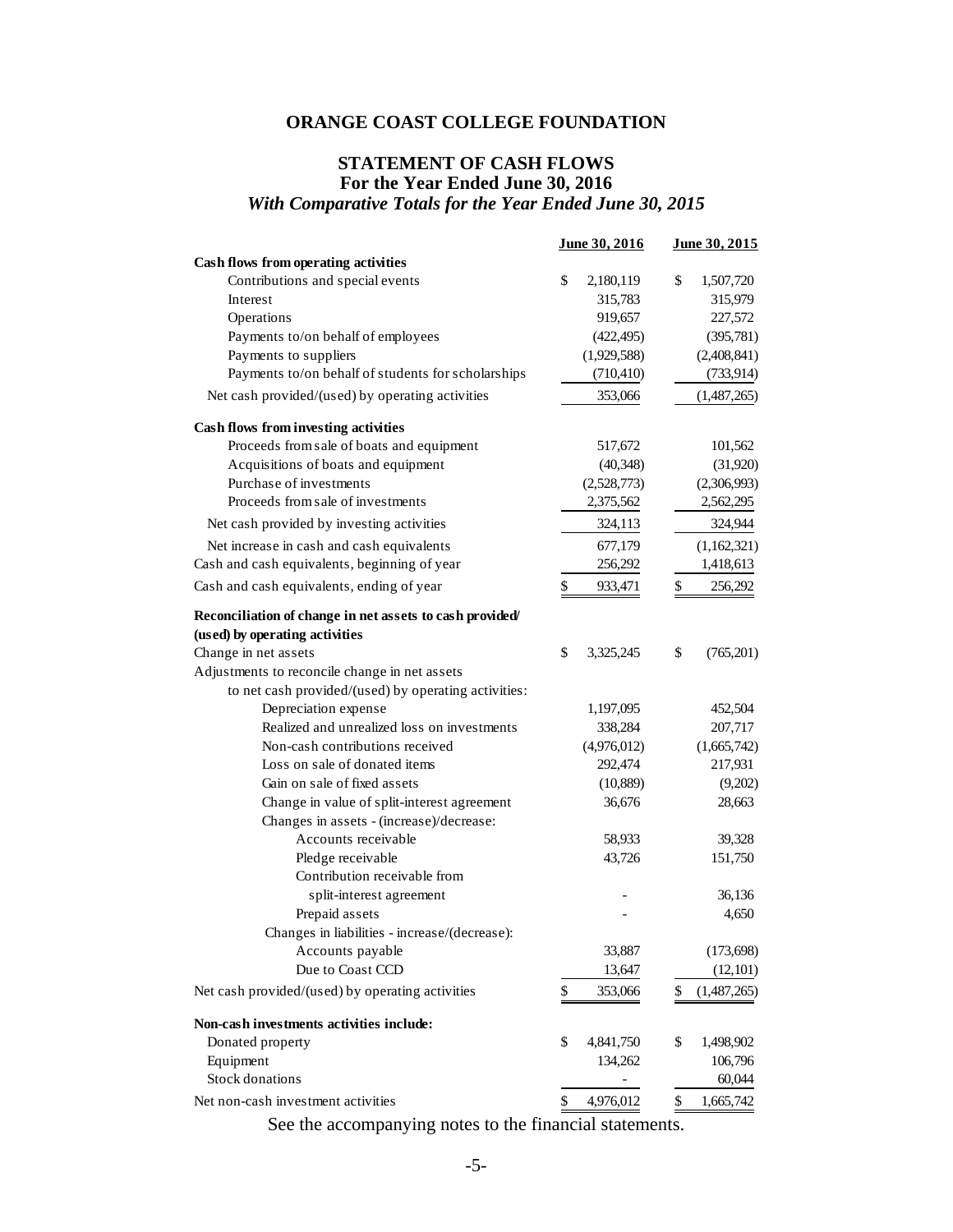# **STATEMENT OF FUNCTIONAL EXPENSES For the Year Ended June 30, 2016**  *With Comparative Totals for the Year Ended June 30, 2015*

|                           | June 30, 2016 |                            |    |                                  |    |                    |    | June 30, 2015 |    |              |
|---------------------------|---------------|----------------------------|----|----------------------------------|----|--------------------|----|---------------|----|--------------|
|                           |               | Program<br><b>Services</b> |    | <b>Management</b><br>and General |    | <b>Fundraising</b> |    | <b>Total</b>  |    | <b>Total</b> |
| Donated services          | \$            | 200,789                    | \$ | 239,832                          | \$ | 117,127            | \$ | 557,748       | \$ | 476,557      |
| Donated facilities        |               |                            |    | 1,658                            |    |                    |    | 1,658         |    | 1,658        |
| Donated equipment         |               | 134,262                    |    |                                  |    |                    |    | 134,262       |    | 106,796      |
| Scholarships and grants   |               | 710,410                    |    |                                  |    |                    |    | 710,410       |    | 733,914      |
| Salaries and benefits     |               | 436,142                    |    |                                  |    |                    |    | 436,142       |    | 383,680      |
| Services - broker fees    |               | 151,768                    |    |                                  |    |                    |    | 151,768       |    | 2,138        |
| Advertising and promotion |               | 8,080                      |    |                                  |    |                    |    | 8,080         |    | 345          |
| Office expenses           |               | 71,335                     |    | 19,009                           |    | 1,471              |    | 91,815        |    | 76,749       |
| Occupancy - moorage       |               | 148,797                    |    |                                  |    |                    |    | 148,797       |    | 55,740       |
| Travel                    |               | 59,611                     |    |                                  |    |                    |    | 59,611        |    | 41,432       |
| Conferences and meetings  |               | 1,415                      |    | 3,757                            |    |                    |    | 5,172         |    | 6,628        |
| Depreciation              |               | 1,197,095                  |    |                                  |    |                    |    | 1,197,095     |    | 452,504      |
| Insurance                 |               |                            |    | 11,079                           |    |                    |    | 11,079        |    | 9,349        |
| Equipment                 |               | 825,707                    |    | 23,576                           |    |                    |    | 849,283       |    | 701,138      |
| Hospitality               |               | 38,124                     |    | 8,232                            |    | 5,655              |    | 52,011        |    | 46,360       |
| Management fees           |               | 56,125                     |    | 2,308                            |    |                    |    | 58,433        |    | 53,759       |
| Bank charges and fees     |               | 67,715                     |    | 8,397                            |    | 153                |    | 76,265        |    | 10,745       |
| Contract services         |               | 89,453                     |    |                                  |    |                    |    | 89,453        |    | 11,598       |
| Special events            |               |                            |    |                                  |    | 1,498              |    | 1,498         |    | 3,000        |
| Program expenses          |               | 304,814                    |    |                                  |    |                    |    | 304,814       |    | 1,066,980    |
| Other expenses            |               | 66,725                     |    | 47,004                           |    | 100                |    | 113,829       |    | 207,649      |
| <b>Total</b>              | \$            | 4,568,367                  | \$ | 364,852                          | \$ | 126,004            | \$ | 5,059,223     | \$ | 4,448,719    |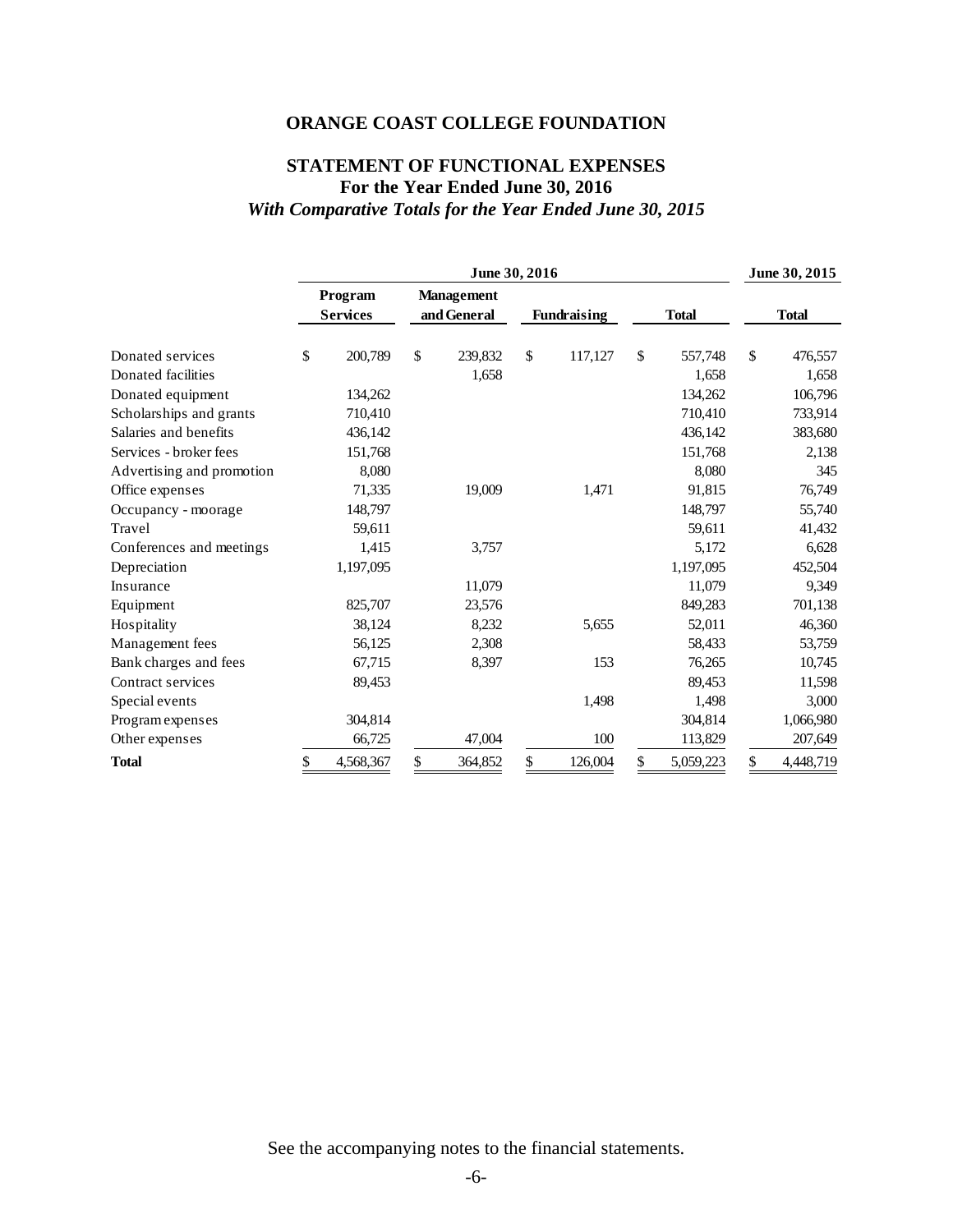# **NOTES TO FINANCIAL STATEMENTS For the Year Ended June 30, 2016**  *With Comparative Totals for Year Ended June 30, 2015*

# **NOTE 1 - ORGANIZATION**:

The Orange Coast College Foundation (the Foundation) is a non-profit public benefit corporation organized under the Non-profit Public Corporation Law of the State of California. The Foundation was incorporated on August 7, 1984 with the express purpose of promoting and assisting the educational programs of Orange Coast College (the College) in accordance with the mission, policies and priorities of the College as administered by its President. The Foundation conducts its operations in conformity with general regulations established by the Coast Community College District (the District) as required by the Education Code Section 72672(c). The members of the Foundation's Board of Directors are composed of members from the local community. The Foundation maintains boats, many of which were donated, to use in the educational programs at the College.

#### **NOTE 2 - SUMMARY OF SIGNIFICANT ACCOUNTING POLICIES**:

**Basis of Accounting** - The financial statements of the Foundation have been prepared on the accrual basis of accounting.

*Classification of Net Assets* - The Foundation reports information regarding its financial position and activities according to three classes of net assets:

Unrestricted net assets – Net assets that are not subject to donor-imposed stipulations.

Temporarily restricted net assets – Net assets subject to donor-imposed stipulations that may or will be met, either by actions of the Foundation and/or the passage of time. When a restriction expires, temporarily restricted net assets are reclassified to unrestricted net assets and reported in the statement of activities as net assets released from restrictions. Temporarily restricted net assets are restricted for scholarship and educational program funds.

Permanently restricted net assets – Net assets subject to donor-imposed stipulations that they be maintained permanently by the Foundation. Currently, the Foundation has no permanently restricted net assets.

*Cash and Cash Equivalents* - Cash and cash equivalents are considered to be all cash available for immediate use and cash held for investment. Cash and cash equivalents consist of cash in interest bearing bank accounts and money market funds.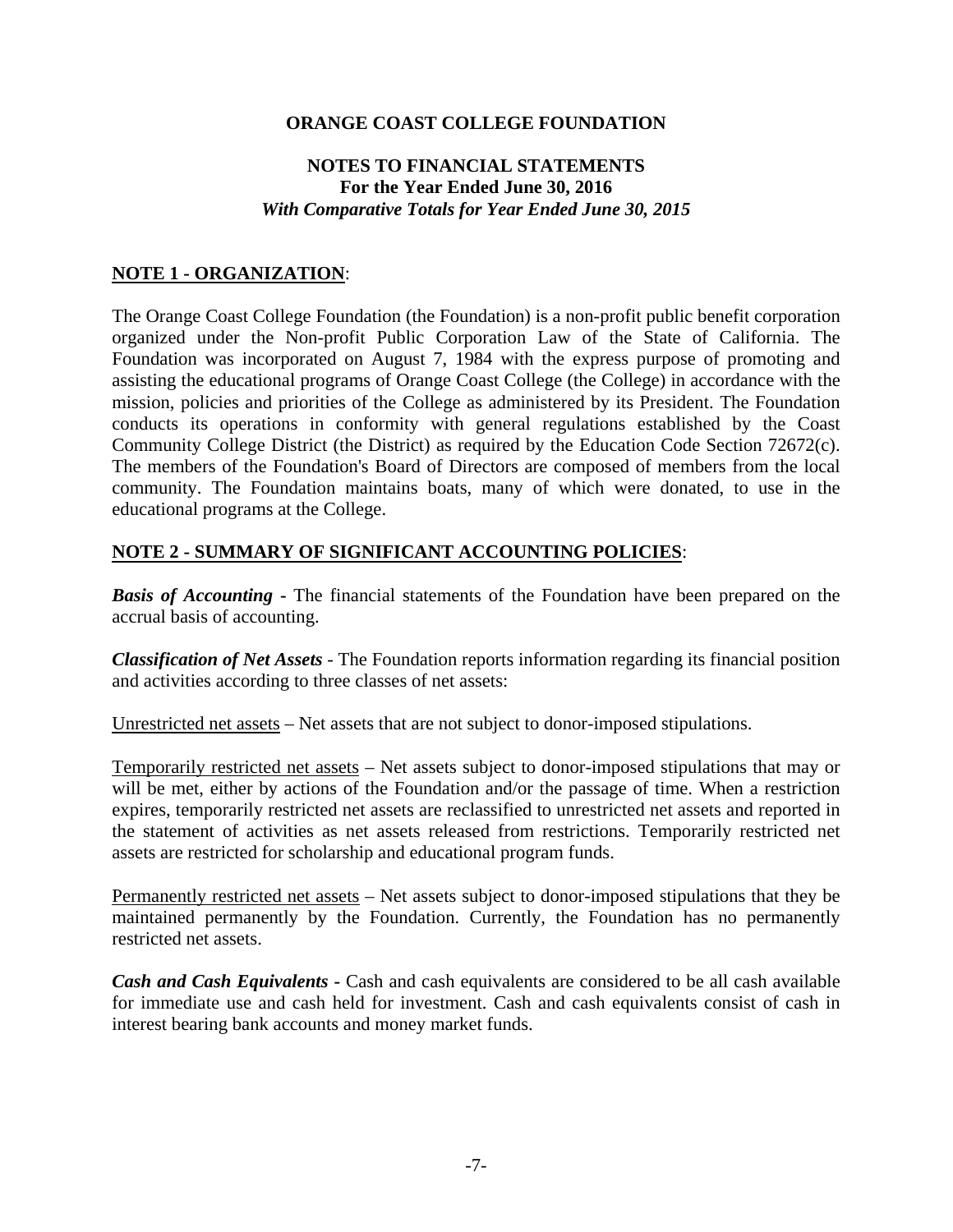# **NOTES TO FINANCIAL STATEMENTS For the Year Ended June 30, 2016**  *With Comparative Totals for Year Ended June 30, 2015*

### **NOTE 2 - SUMMARY OF SIGNIFICANT ACCOUNTING POLICIES: (continued)**

*Pledges Receivable* - Unconditional promises to give that are expected to be collected within one year are recorded at net realizable value. Unconditional pledges that are greater than \$50,000 and due in more than one year are recognized at fair value using present value discount rate of 4.5%. Amortization of the discount is included in contribution revenue.

Management has reviewed the collectability of these pledges and determines the balances to be fully collectable. A plan to regularly evaluate pledges receivable and the potential collectability is in place and reviewed throughout the year.

*Investments* - Investments in marketable securities with readily determinable fair values and all investments in debt securities are valued at their fair values in the statement of financial position. Investment income (interest and dividends) is included in the change in net assets from operations unless the income or loss is restricted by donor or law.

*Split Interest Agreement - The Foundation is the beneficiary of a charitable remainder trust. The* terms and discount rates for this agreement is based upon the life expectancy of the donor(s) and present value tables provided by the Internal Revenue Service for determining the amount of the charitable contribution. The charitable remainder trust is administered by a third-party. Assets associated with the split-interest agreement are recognized at the present value of the estimated future benefits of the agreement.

*Property and Equipment* - Property and equipment are stated at cost. Donated property is recorded at its estimated fair value at the date of receipt, which is then treated as cost. The Foundation maintains a capitalization threshold of \$500. The costs of normal maintenance and repairs that do not add to the value of an asset or significantly extend an asset's life are not capitalized.

Depreciation is computed on the straight-line basis over the estimated useful life of the assets. The estimated useful life for property and equipment is 5-10 years.

*Accounts Payable* - Accounts payable consists of amounts due to vendors, but not yet disbursed during the fiscal year.

*Functional Allocation of Expenses* - The costs of providing the various programs and supporting services have been summarized on a functional basis in the statement of activities. Accordingly, certain costs have been allocated among the programs and supporting services benefited.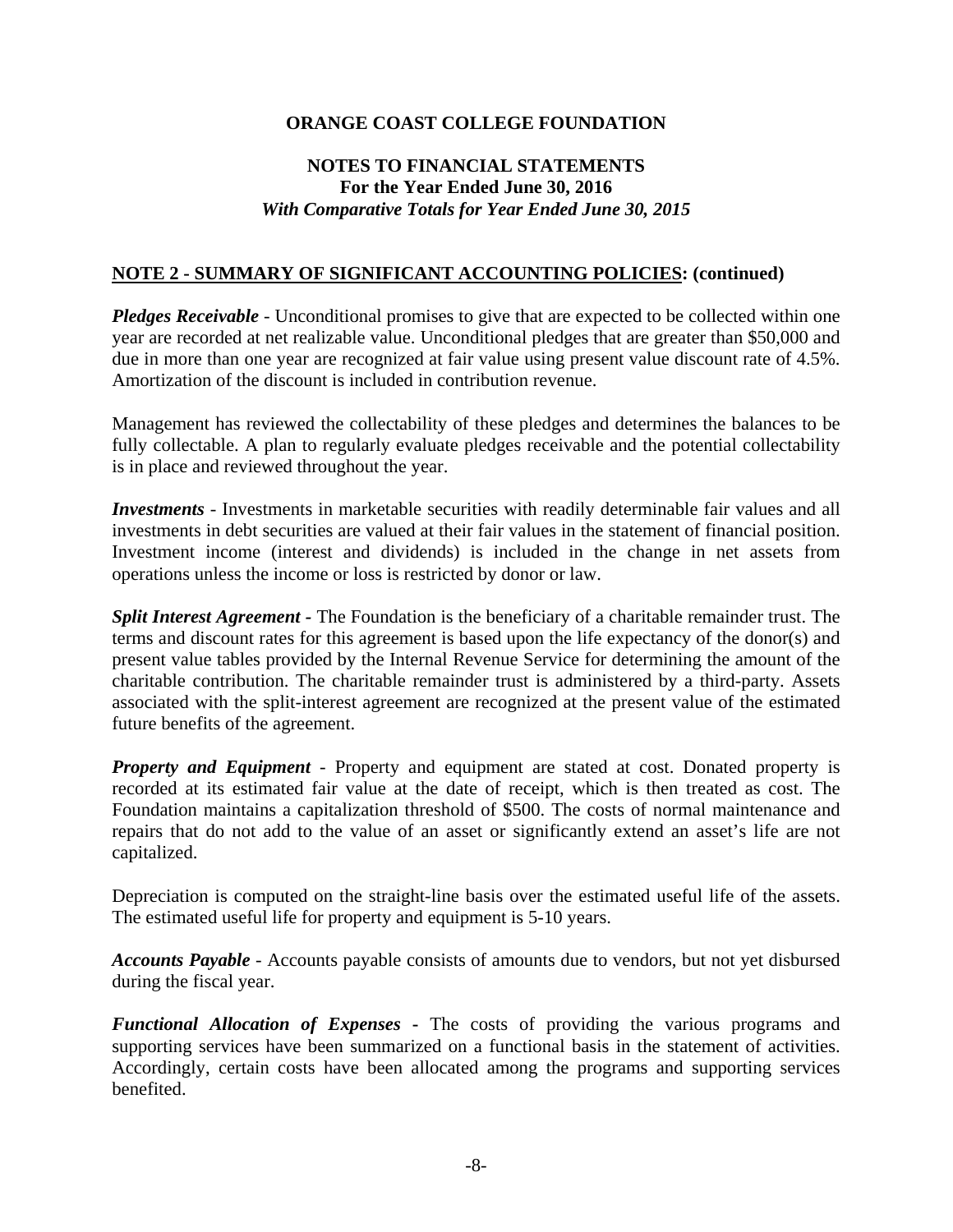# **NOTES TO FINANCIAL STATEMENTS For the Year Ended June 30, 2016**  *With Comparative Totals for Year Ended June 30, 2015*

#### **NOTE 2 - SUMMARY OF SIGNIFICANT ACCOUNTING POLICIES: (continued)**

*Estimates* **-** The preparation of financial statements in conformity with accounting principles generally accepted in the United States of America require management to make estimates and assumptions that affect certain reported amounts and disclosures. Accordingly, actual results could differ from those estimates.

**Contributions** - Contributions, including unconditional promises to give, are recorded when made. All contributions are available for unrestricted use unless specifically restricted by the donor. Conditional promises to give are recognized when the conditions on which they depend are substantially met. Unconditional promises to give due in the next year are recorded at their net realizable value. Unconditional promises to give due in subsequent years are reported at their net realizable value, using risk-free interest rates applicable to the years in which the promises are to be received.

Donations, other than cash are recorded at estimated fair value at the time of the donation.

*Management Fee* - The Foundation serves the Orange Coast College campus clubs, departments, and organizations by managing funds for scholarships and other purposes to promote education. These funds are assessed an annual management fee to cover the stewardship and administrative expenses. This fee is recognized as unrestricted income.

*Comparative Totals* - The financial statements and notes include certain prior-year summarized comparative information in total, but not by net assets class. Accordingly, such information should be read in conjunction with the Foundation's financial statements for the year ended June 30, 2015. As discussed in Note 14, the 2014-15 financial statements have been restated to correct a misstatement.

**Reclassifications** - Certain reclassifications to the summarized comparative information have been made to conform with the current year presentation.

*Donated Property and Equipment* - Donated property and equipment are reflected as contributions in the accompanying statements at their estimated value at date of donation. For donated items with estimated values of \$5,000 or higher an appraisal is provided by the donor. This appraised value is the basis for the value recognized for the in-kind contribution.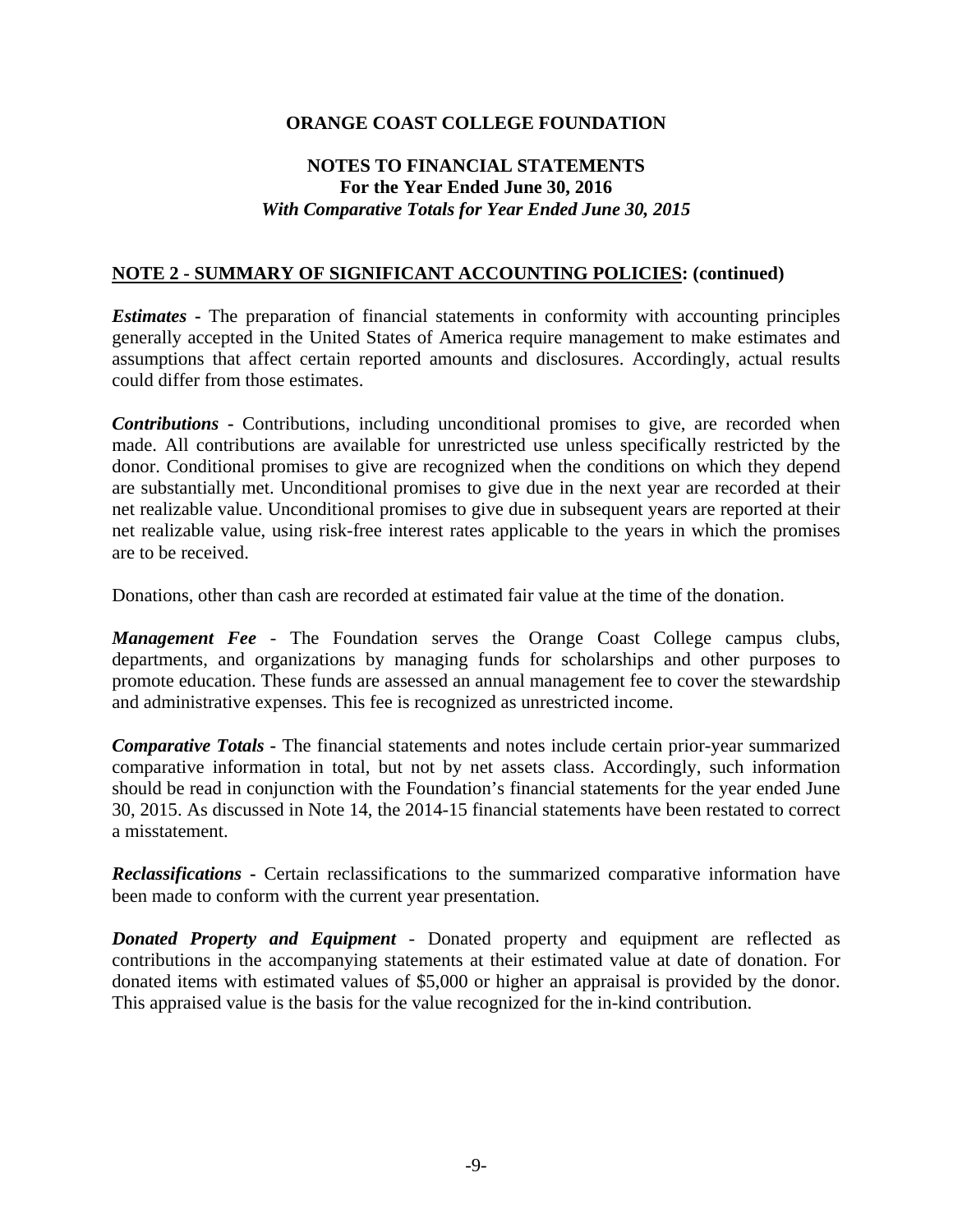# **NOTES TO FINANCIAL STATEMENTS For the Year Ended June 30, 2016**  *With Comparative Totals for Year Ended June 30, 2015*

### **NOTE 2 - SUMMARY OF SIGNIFICANT ACCOUNTING POLICIES: (continued)**

*Income Taxes* **-** The Foundation qualifies as a tax exempt organization under the Internal Revenue Code Section 501(c)(3) and California Revenue and Taxation Code 23701d.

The Foundation has evaluated its tax positions and the certainty as to whether those positions will be sustained in the event of any audit by taxing authorities at the federal and state levels. The primary tax positions evaluated relate to the Foundation's continued qualification as a taxexempt organization and whether there are unrelated business income activities that would be taxable. Management has determined that all income tax positions will more likely than not be sustained upon potential audit or examination; therefore, no disclosures of uncertain income tax positions are required.

The Foundation files informational returns in the U.S. federal jurisdiction, and the state of California. With few exceptions, the Foundation is no longer subject to U.S. federal and state examinations for generally three and four years, respectively.

*Subsequent Events* **-** The Foundation has evaluated subsequent events through January 10, 2017, which is the date these financial statements were available to be issued. There were no subsequent events requiring disclosure as of June 30, 2016.

#### **NOTE 3 – CONCENTRATION OF CREDIT RISK:**

*Deposits* - Custodial credit risk is the risk that, in the event of a financial institution's failure, the Foundation may not be able to recover its deposits. The Foundation occasionally has a need to maintain cash balances in excess of the amount insured by the Federal Deposit Insurance Corporation (FDIC). At June 30, 2016 and 2015, none of the Foundation's cash balance were exposed to an uninsured credit risk.

*Investments* **-** Investments with brokers are insured by the Securities Investor Protection Corporation (SIPC) up to \$500,000 of which \$250,000 may be cash. Insurance protects assets in the case of broker-dealer insolvency and not against decline in market values. As of June 30, 2016 and 2015, the Foundation had investments in excess of the SIPC insurance amount; however the Foundation believes it is not exposed to any significant credit risk on its cash balances.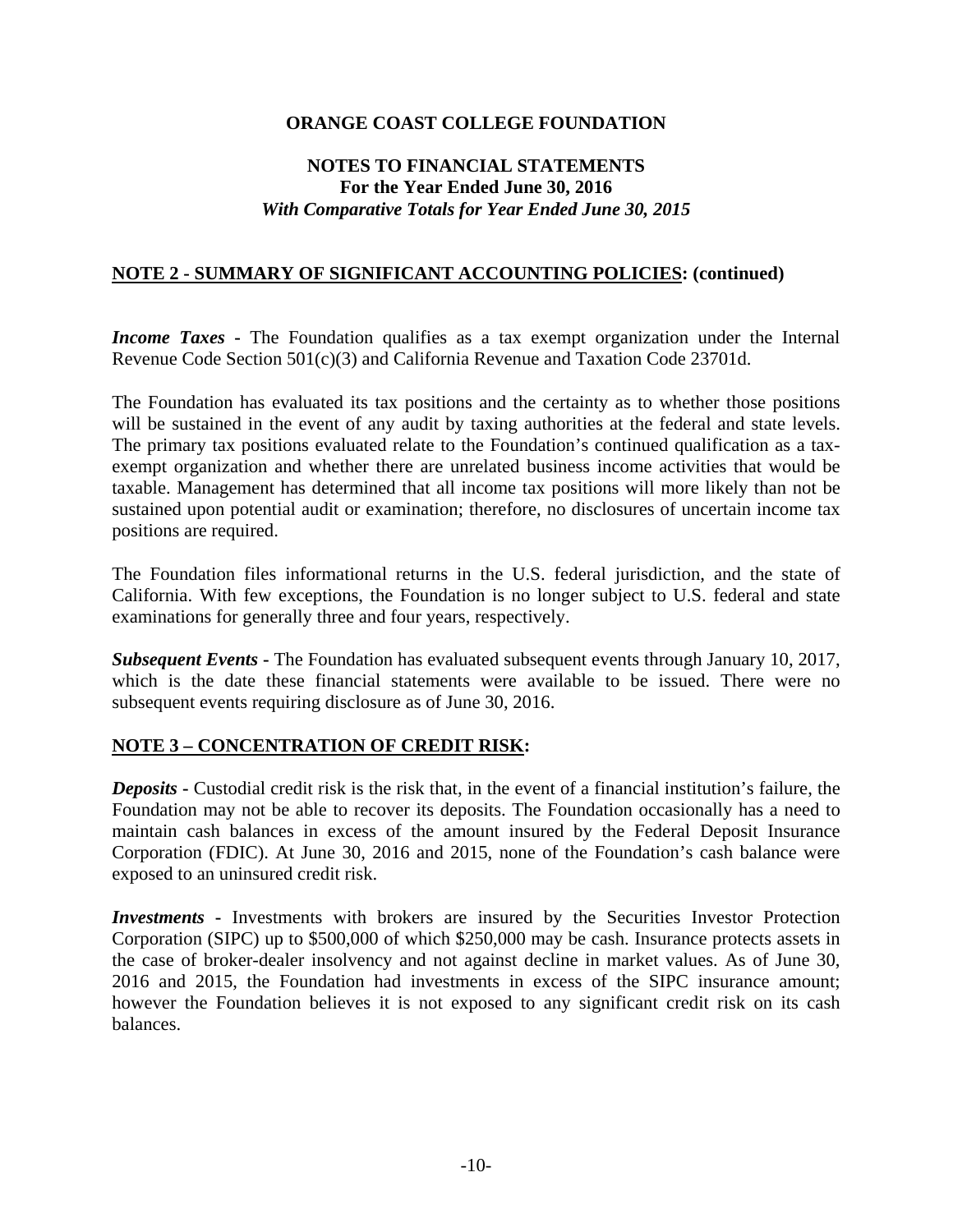# **NOTES TO FINANCIAL STATEMENTS For the Year Ended June 30, 2016**  *With Comparative Totals for Year Ended June 30, 2015*

#### **NOTE 3 – CONCENTRATION OF CREDIT RISK: (continued)**

*Notes receivable* – The credit risk for notes receivable is concentrated to one borrower with an acceptable credit rating. Realization of the notes receivable is dependent on various individual economic conditions. The notes receivable is secured by the vessel Torea and carried at the estimated net realizable value. As of June 30, 2016, the Foundation had no significant concentrations of credit risks.

#### **NOTE 4 – NOTES RECEIVABLE:**

The Foundation held a promissory note from Adaptive Development LLC, dated October 15, 2015 in the amount of \$78,666 for the sale of the vessel Torea. Interest on the note is calculated at 5 percent. The principal and interest is due on a quarterly basis with the final payment due on or before October 15, 2018. At June 30, 2016, the outstanding principal due is \$64,481. Interest included in investment income is \$1,864.

Management has determined that the notes receivable are fully collectible; therefore, no allowance for uncollectible accounts is considered necessary at June 30, 2016.

#### **NOTE 5 – PLEDGES RECEIVABLE:**

Unconditional promises to give are as follows:

|                                 |    | June 30, 2016 | June 30, 2015 |          |  |
|---------------------------------|----|---------------|---------------|----------|--|
| Receivable - less than one year | \$ | 200,000       | \$            | 150,000  |  |
| Receivable - one to five years  |    | 50,000        |               | 150,000  |  |
| Gross unconditional pledges     |    | 250,000       |               | 300,000  |  |
| Less: discount                  |    | (12, 826)     |               | (19,100) |  |
| Net pledges receivable          | S  | 237,174       | \$            | 280,900  |  |

Pledges receivable have been discounted to present value using a discount rate of 4.5%.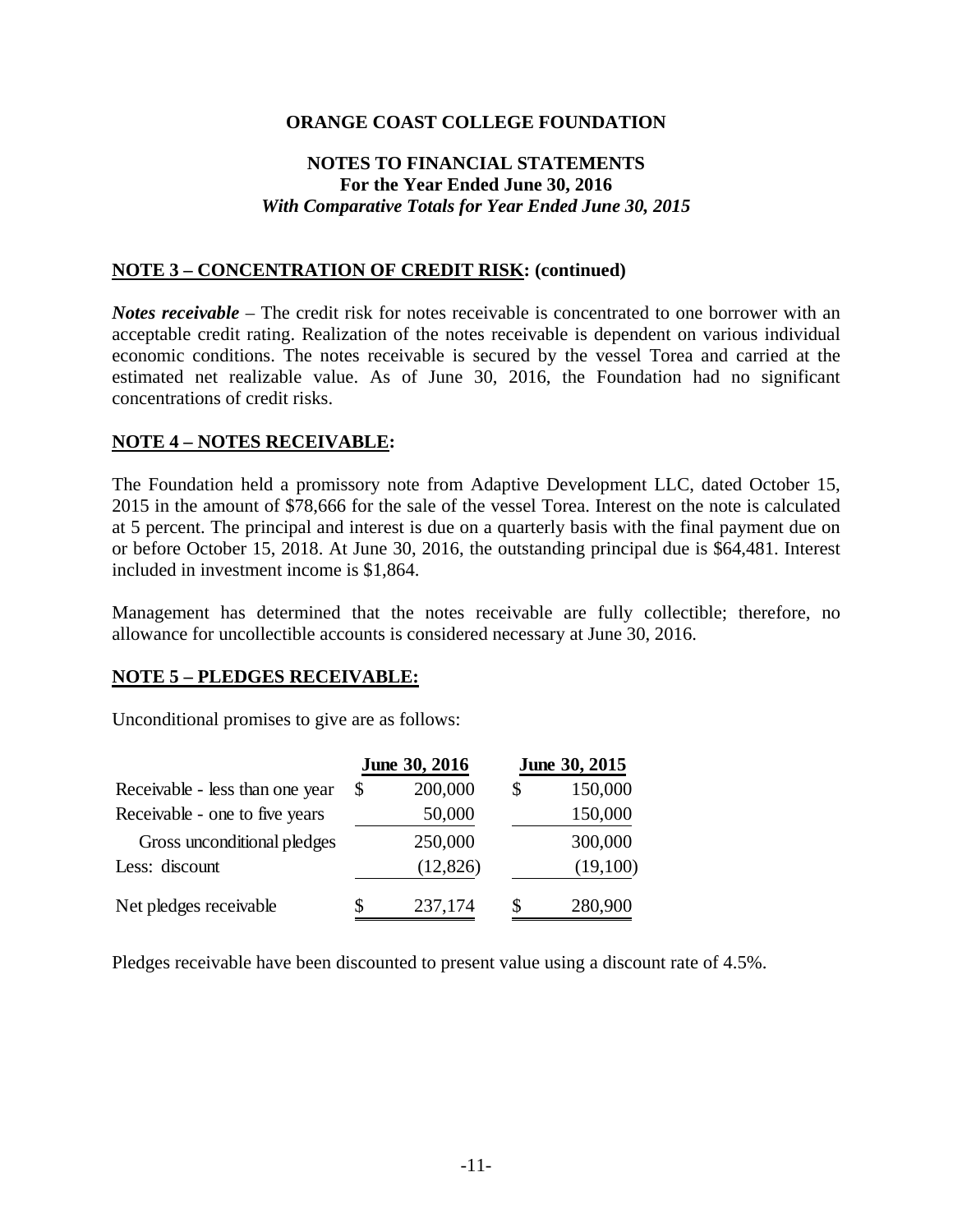#### **NOTES TO FINANCIAL STATEMENTS For the Year Ended June 30, 2016**  *With Comparative Totals for Year Ended June 30, 2015*

#### **NOTE 6 - INVESTMENTS:**

Investments are recorded at cost at date of acquisition or fair value at date of donation. As of June 30, 2016 and 2015, investments are reported at fair value. Cost and fair values at June 30, 2016 and 2015 are as follows:

|                              |               | June 30, 2016    | June 30, 2015 |               |  |  |
|------------------------------|---------------|------------------|---------------|---------------|--|--|
|                              | Cost          | Fair<br>Value    | Cost          | Fair<br>Value |  |  |
| Level 1                      |               |                  |               |               |  |  |
| Money market                 | \$<br>294.583 | \$<br>294,583    | \$<br>305,810 | \$<br>305,810 |  |  |
| Fixed income                 | 4,843,508     | 4,844,926        | 5,126,499     | 4,993,667     |  |  |
| Marketable equity            | 7,729,627     | 8,229,021        | 7,414,590     | 8,435,935     |  |  |
| Level 3                      |               |                  |               |               |  |  |
| Real estate                  | 476.132       | 557,130          | 240.848       | 259,149       |  |  |
| Venture capital/partnerships | 233,800       | 260,821          | 172,450       | 177,975       |  |  |
| Hedge Fund                   | 500,000       | 577,606          | 500,000       | 600,834       |  |  |
| Total                        | \$14,077,650  | 14,764,087<br>S. | \$13,760,197  | \$14,773,370  |  |  |

Levels 1 through 3 have been assigned to the fair value measurement of investments. The fair value level of measurement is determined as follows:

Level 1 - quoted prices in an active market for identical assets.

Level 2 - quoted prices for similar assets and market-corroborated inputs.

Level 3 - the organization's own assumptions about market participation, including assumptions about risk, developed based on the best information available in the circumstances.

Investment return for the years ended June 30, 2016 and 2015 are as follows:

|                                   | June 30, 2016 | June 30, 2015 |            |
|-----------------------------------|---------------|---------------|------------|
| Investment income, net of expense |               | 315,783       | 315,979    |
| Net realized gain (loss)          |               | (35,608)      | 21,503     |
| Net unrealized loss               |               | (302, 676)    | (229, 220) |
| Total                             |               | (22,501)      | 108,262    |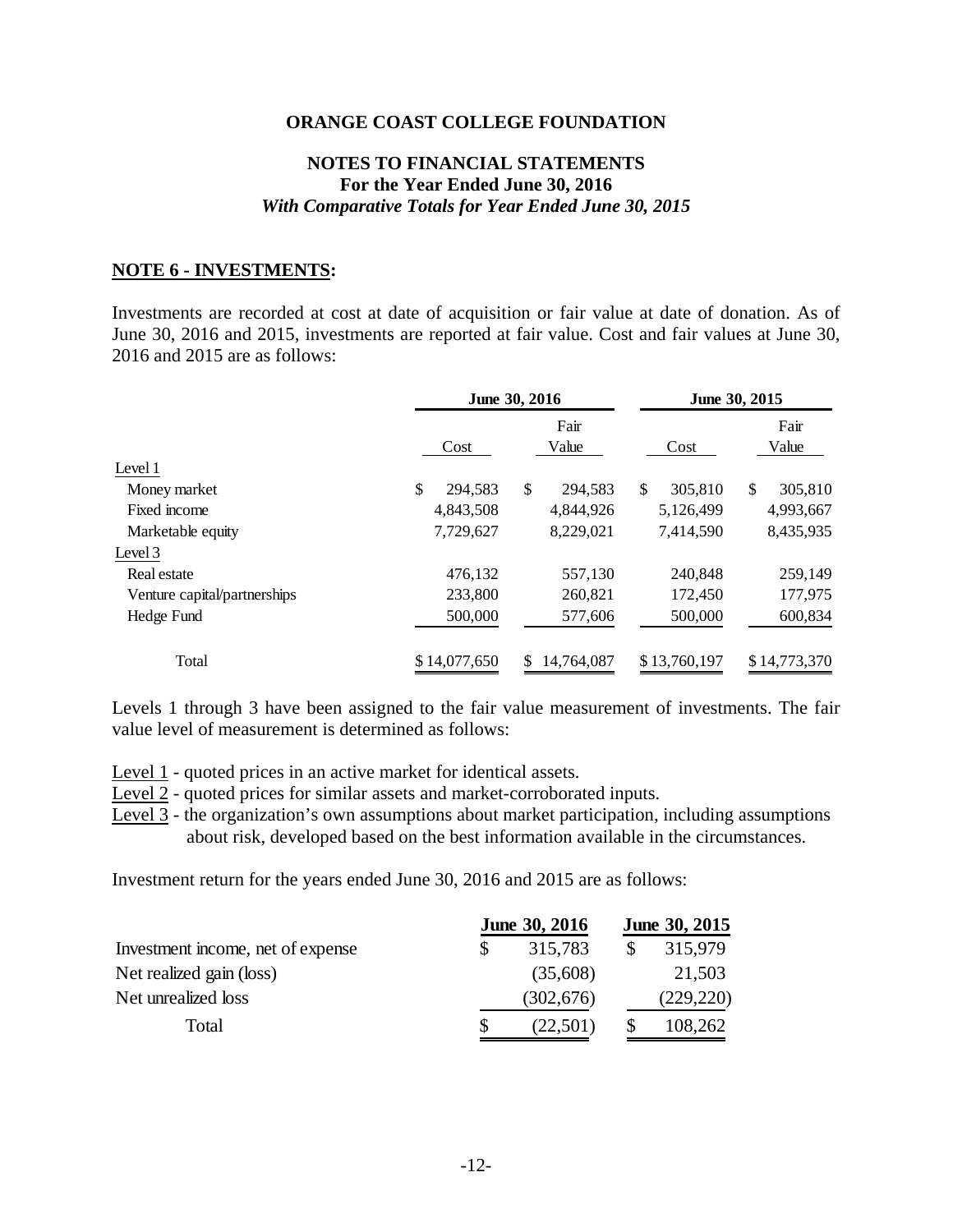### **NOTES TO FINANCIAL STATEMENTS For the Year Ended June 30, 2016**  *With Comparative Totals for Year Ended June 30, 2015*

#### **NOTE 6 - INVESTMENTS: (continued)**

The fair value of the Foundation's investments in certain real estate, venture capital/partnerships and hedge funds have been reported using the exchange rates or local market prices as reported by the management of the respective alternative investment. Therefore, the amounts reported by the alternative investment fund are classified as Level 3.

The table below presents information about recurring fair value measurements that use significant unobservable inputs (Level 3 measurements):

|                                               |                    | Venture Capital/ |                 |    |           |
|-----------------------------------------------|--------------------|------------------|-----------------|----|-----------|
|                                               | <b>Real Estate</b> | Partnerships     | Hedge Fund      |    | Total     |
|                                               |                    |                  |                 |    |           |
| Balance at July 1, 2015                       | \$<br>259,149      | \$<br>177,975    | \$<br>600,834   | \$ | 1,037,958 |
| Total gains or losses for the period          | 42,981             | (7,704)          | (23, 228)       |    | 12,049    |
| Purchases and sales                           |                    |                  |                 |    |           |
| Purchases                                     | 255,000            | 90,550           |                 |    | 345,550   |
| Sales                                         |                    |                  |                 |    |           |
| Transfer to level 1                           |                    |                  |                 |    |           |
| Balance at June 30, 2016                      | 557,130            | \$<br>260,821    | \$<br>577,606   | S  | 1,395,557 |
| Gains and losses for the period included in   |                    |                  |                 |    |           |
| the change in unrestricted net assets         | \$<br>284          | \$               |                 | \$ | 284       |
| Change in unrealized gains and losses for the |                    |                  |                 |    |           |
| period included in the change in net assets,  |                    |                  |                 |    |           |
| for assets held at the end of the reporting   |                    |                  |                 |    |           |
| period                                        | 42,697             | (7,704)          | (23, 228)       |    | 11,765    |
| Total gains (losses) for the period           | 42,981             | \$<br>(7,704)    | \$<br>(23, 228) | S  | 12,049    |

## **NOTE 7 – INVESTMENT WITH FOUNDATION FOR CALIFORNIA COMMUNITY COLLEGES (FCCC):**

The Foundation has entered into a partnership arrangement with the California Community Colleges Scholarship Endowment (CCCSE) through the Foundation for California Community Colleges (FCCC). The FCCC has an investment advisory committee charged with the responsibility for directing and monitoring the investment management of the CCCSE's assets.

The Foundation has transferred a total of \$22,486 to the FCCC. These funds are invested in a pooled investment fund held by the FCCC. At June 30, 2016 the fair value of this investment was \$22,001, which consisted of cash of \$1,276, equity securities of \$14,125 and fixed income instruments of \$6,600 measured at quoted prices in active markets for identical assets (Level 1).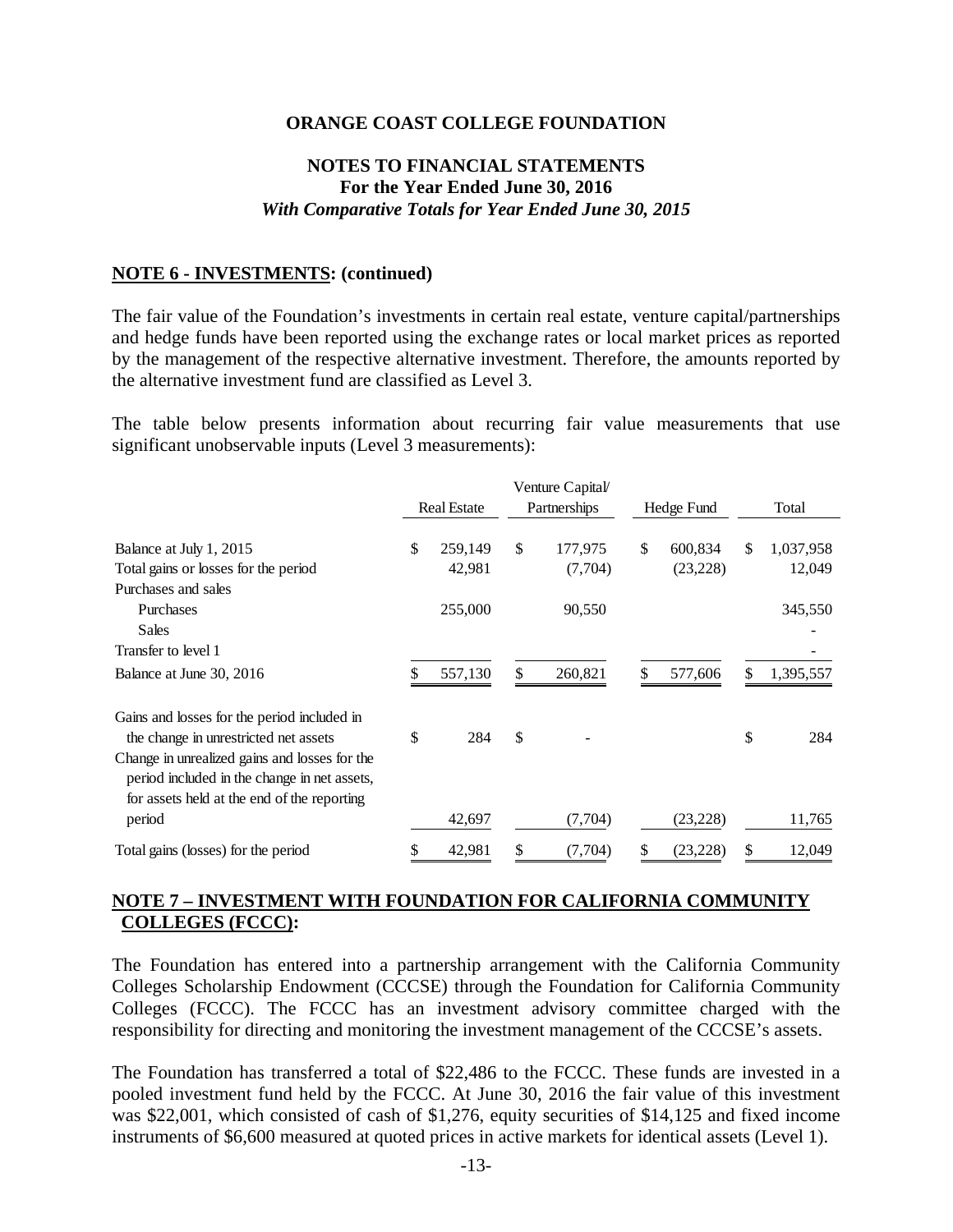#### **NOTES TO FINANCIAL STATEMENTS For the Year Ended June 30, 2016**  *With Comparative Totals for Year Ended June 30, 2015*

### **NOTE 7 – INVESTMENT WITH FOUNDATION FOR CALIFORNIA COMMUNITY COLLEGES (FCCC): (continued)**

The investment and related net change in value by investment class and fund distributions from investment returns has not been reflected in the financial statements.

Changes in FCCC net assets for the year ended June 30, 2016 and summarized information for the year ended June 30, 2015 are as follows:

|                                          |                   | June 30, 2015                  |              |              |
|------------------------------------------|-------------------|--------------------------------|--------------|--------------|
|                                          |                   | <b>Temporarily Permanently</b> |              |              |
|                                          | <b>Restricted</b> | <b>Restricted</b>              | <b>Total</b> | <b>Total</b> |
| Investments with FCCC, beginning of year | 2,072<br>\$       | 22,486<br>\$                   | \$24,558     | \$<br>25,733 |
| Investment return:                       |                   |                                |              |              |
| Investment income, net of expenses       | 427               |                                | 427          | 531          |
| Net appreciation (realized and           |                   |                                |              |              |
| unrealized)                              | (984)             |                                | (984)        | (373)        |
| Total investment return                  | (557)             |                                | (557)        | 158          |
| <b>Disbursements</b>                     |                   |                                |              |              |
| <b>Fund distributions</b>                | (2,000)           |                                | (2,000)      | (1, 333)     |
| Total disbursements                      | (2,000)           |                                | (2,000)      | (1, 333)     |
| Change in value, FCCC investments        | (2,557)           |                                | (2,557)      | (1,175)      |
| Investments with FCCC, end of year       | (485)             | 22,486<br>\$                   | \$22,001     | 24,558<br>S  |

The CCCSE was set up to provide matching scholarships funds for California community colleges. The CCCSE was formed through a generous \$50 million matching commitment from the Osher Foundation and an initial contribution of \$25 million. The CCCSE began to distribute scholarship funding from the initial \$25 million gift to each participating community college in the 2009-10 year. The allocation is based on each college's full time equivalent students (FTES) and each scholarship will be valued at \$1,000 for a school year. The Foundation received \$20,000 from the Osher Foundation during the years ended June 30, 2016 and 2015 for scholarships.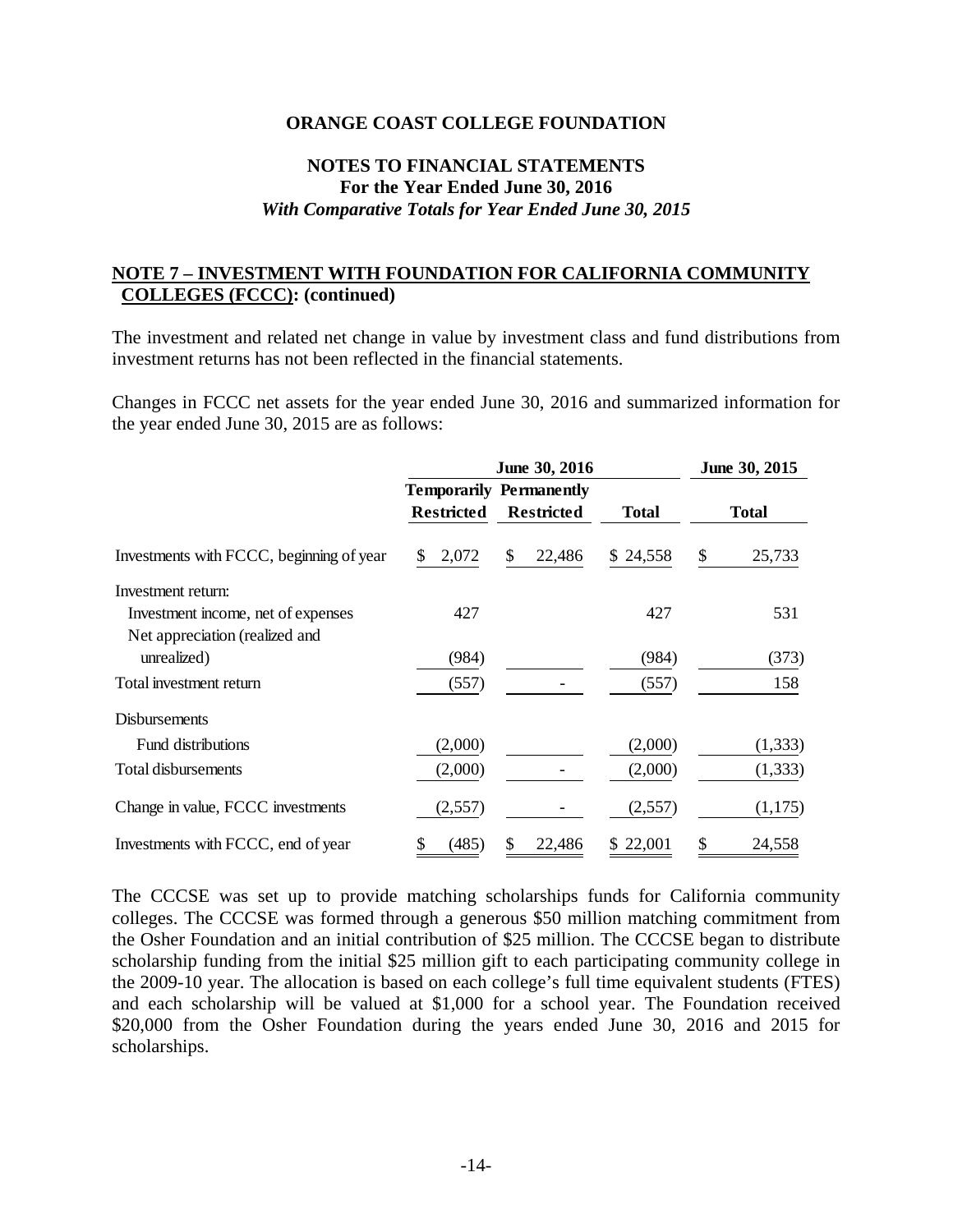# **NOTES TO FINANCIAL STATEMENTS For the Year Ended June 30, 2016**  *With Comparative Totals for Year Ended June 30, 2015*

# **NOTE 8 – PROPERTY AND EQUIPMENT:**

Property and equipment at June 30, 2016 and 2015 consisted of the following:

|                                | <b>Balance</b> |              |    |                  | Transfers and | Balance     |               |             |
|--------------------------------|----------------|--------------|----|------------------|---------------|-------------|---------------|-------------|
|                                |                | July 1, 2015 |    | <b>Additions</b> | Deletions     |             | June 30, 2016 |             |
| Capital assets                 |                |              |    |                  |               |             |               |             |
| Non-depreciable:               |                |              |    |                  |               |             |               |             |
| Land                           | \$             | 10,000       | \$ |                  | \$            |             | \$            | 10,000      |
| Depreciable:                   |                |              |    |                  |               |             |               |             |
| Equipment                      |                | 382,713      |    | 4,846,250        |               | (4,710,850) |               | 518,113     |
| <b>B</b> oats                  |                | 5,454,863    |    | 4,759,840        |               | (1,644,296) |               | 8,570,407   |
| Total cost and donated assets  |                | 5,847,576    |    | 9,606,090        |               | (6,355,146) |               | 9,098,520   |
| Accumulated depreciation       |                |              |    |                  |               |             |               |             |
| Equipment                      |                | (55,746)     |    | (23, 494)        |               |             |               | (79,240)    |
| <b>Boats</b>                   |                | (1,783,403)  |    | (1,173,601)      |               | 596,852     |               | (2,360,152) |
| Total accumulated depreciation |                | (1,839,149)  |    | (1,197,095)      |               | 596,852     |               | (2,439,392) |
| Net property and equipment     |                | 4,008,427    | \$ | 8,408,995        | \$            | (5,758,294) | \$            | 6,659,128   |

The costs of certain California Department of Boating and Waterways (DBW) owned boats, which are used by the Foundation in connection with the College's educational programs, are not reflected in the statement of financial position because asset titles remain with the DBW.

#### **NOTE 9 – ASSETS HELD FOR SALE:**

The Foundation accepts boats and marine equipment to support the College's School of Sailing and Seamanship (the School). Gifts made to the Foundation support 30% of the School's budget. Boats and marine equipment not used in the program are held for sale. As of June 30, 2016 and 2015, the fair value is \$98,298 and \$78,838, respectively.

Level 3 has been assigned to the fair value of these assets. The fair value measurement for Level 3 is determined by the organization's own assumptions about market participation, including assumptions about risk, which are developed based on the best information available in the circumstances. Management has chosen to recognize the change in value when realized due to economic uncertainties.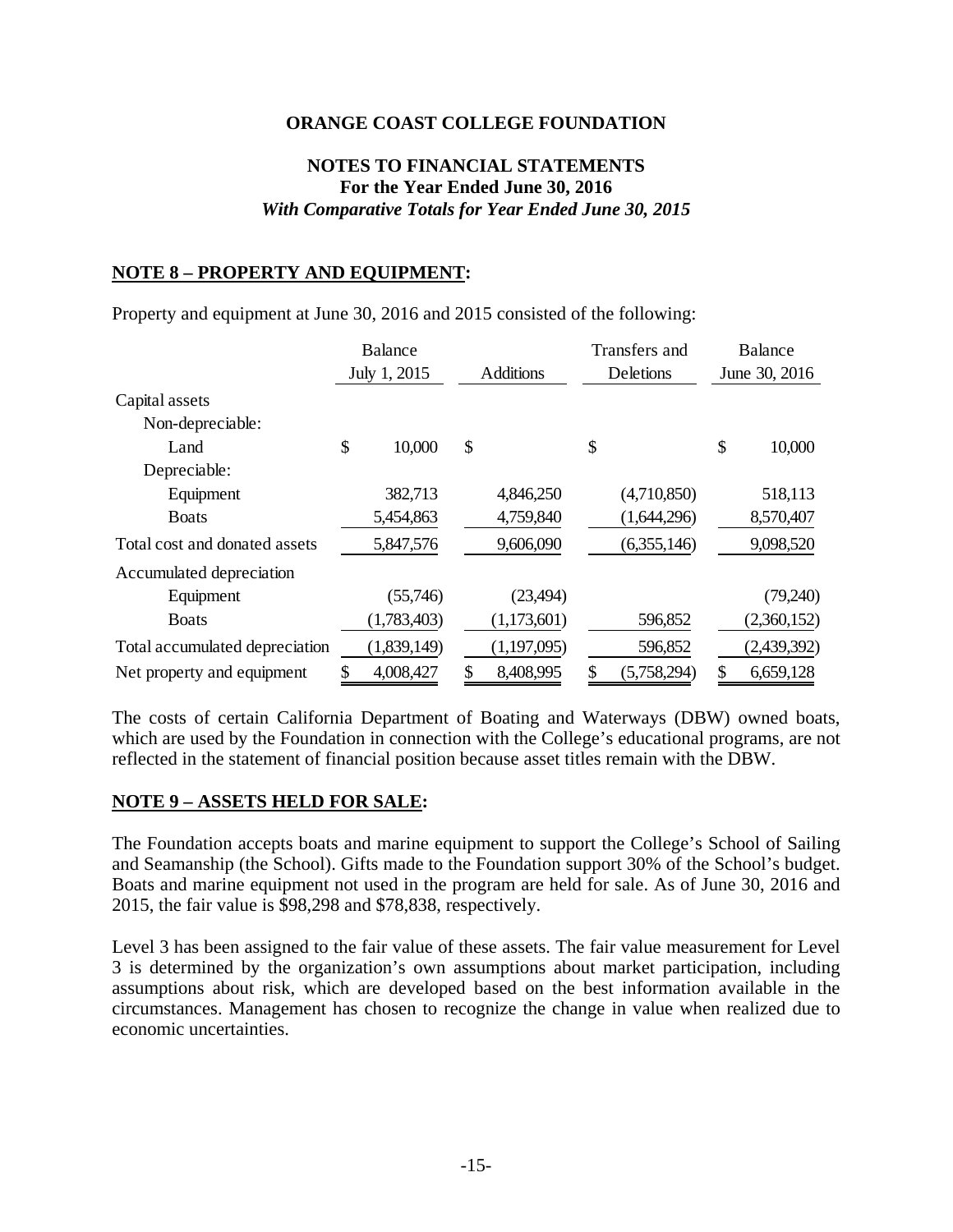# **NOTES TO FINANCIAL STATEMENTS For the Year Ended June 30, 2016**  *With Comparative Totals for Year Ended June 30, 2015*

#### **NOTE 10 - SALE OF DONATED ASSETS:**

The Foundation records donated assets at their fair value on the date of the donation. For donated items used for instructional purposes, these items are recognized as property and equipment and depreciated as described in Note 2. Upon the disposal or sale of the property and equipment, the Foundation recognizes either a gain or loss from the disposal or sale of the donated assets. Sale of donated assets of boats and marine equipment for the years ended June 30, 2016 and 2015 is as follows:

|                         | June 30, 2016 | June 30, 2015 |            |  |  |
|-------------------------|---------------|---------------|------------|--|--|
| Net proceeds from sale  | 653,239       | -SS           | 101,562    |  |  |
| Less net value*         | (945, 713)    |               | (319, 493) |  |  |
| Net gain (loss) on sale | (292, 474)    | $\mathcal{S}$ | (217,931)  |  |  |

\*Net value is the original donated value less accumulated depreciation.

#### **NOTE 11 – CHARTER FEES:**

Certain boats donated to the Foundation may be leased for a period of approximately two years, with an option to purchase. Income is recognized in the year received. During the fiscal year 2015-16, charter fees and depreciation expenses were \$804,170 and \$751,017, respectively. During the fiscal year 2014-15, charter fees and depreciation expenses were \$76,500 and \$118,900, respectively.

#### **NOTE 12 - RESTRICTIONS AND LIMITATIONS OF NET ASSET BALANCES**:

Temporary restricted net assets consist of the following at June 30, 2016 and 2015:

|                                | June 30, 2016   | June 30, 2015  |
|--------------------------------|-----------------|----------------|
| Scholarships and grants        | 4,668,503<br>\$ | 4,695,260<br>S |
| College and student assistance | 14,944,098      | 11,883,492     |
| Capital projects:              |                 |                |
| Art pavilion                   | 54,963          | 54,924         |
| Recycling center               | 404,463         | 302,207        |
| Planetarium                    | 506,754         | 382,570        |
| Sailing center expansion       | 1,438,764       | 1,444,031      |
|                                |                 |                |
| Total                          | \$22,017,545    | \$18,762,484   |